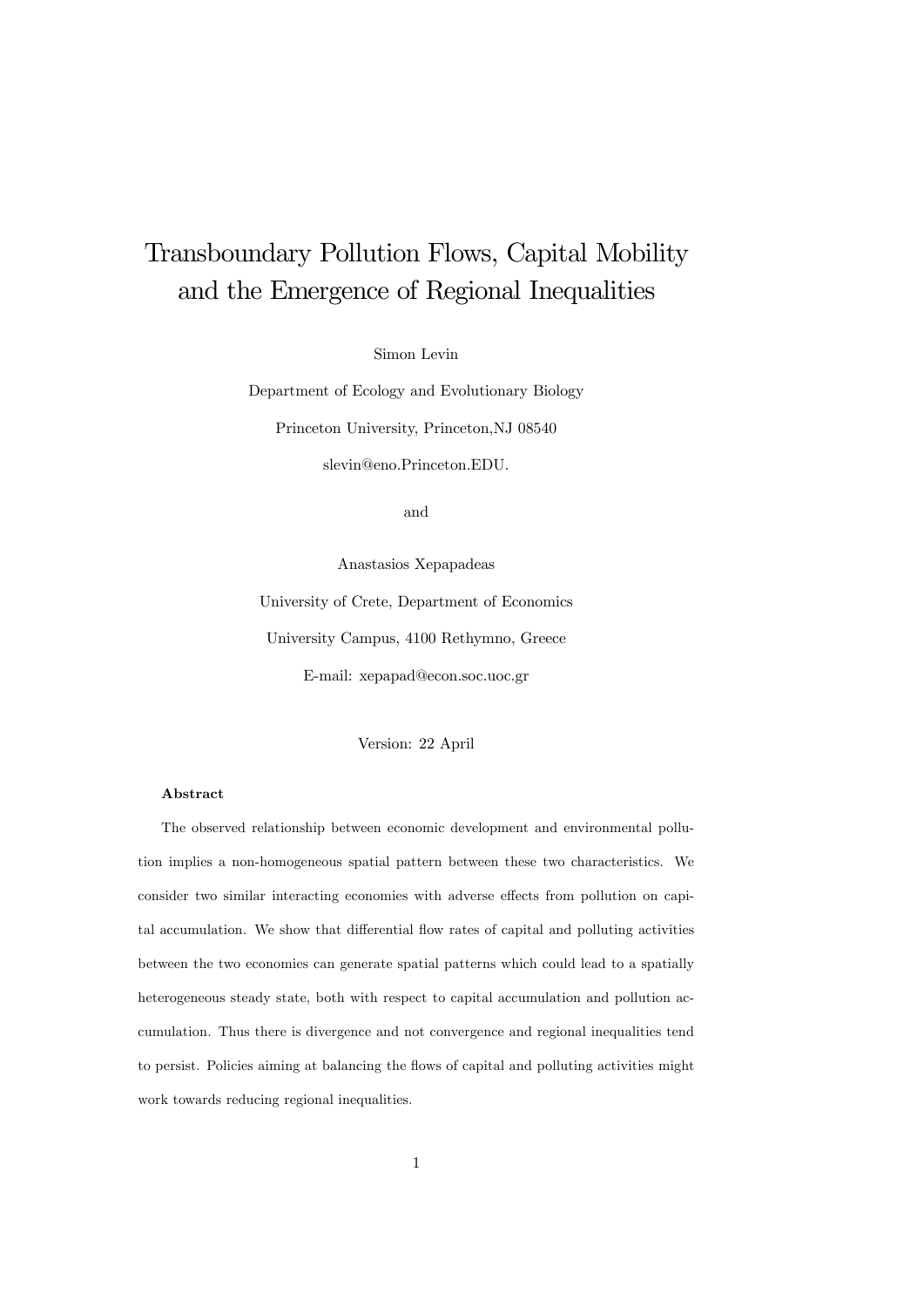Keywords: Spatial heterogeneity, economic development - environmental pollution, environmental Kuznets curve, dispersion relationship, divergence of economies, regional inequalities.

JEL Classification: Q2, O4.

#### 1. INTRODUCTION

The relationship between pollution and growth is an issue that has received considerable attention in recent decades, the central question being whether more growth can mean more or less pollution.<sup>1</sup> The most well-known stylized fact related to this issue is the so-called Environmental Kuznets Curve (EKC), which suggests that environmental pollution increases at early stages of growth, but decreases at higher levels of per capita income.<sup>2</sup> The EKC implies an inverted U or an inverted V relationship between income and environment, which has been analyzed for certain pollutants, in a large number of empirical studies.<sup>3</sup> The econometric studies seem to indicate that the inverted U relationship is more profound for pollutants for which the damage is done in the country where pollution originates.

Many factors have been put forward in the attempt to explain the EKC (Grossman 1994). The fact that the industrialization process entails a shift from agricultural activities to polluting industrial activities suggests that pollution increases in the early stages of development. As development continues, activities shift to relatively cleaner high-tech production and services and environmental quality is expected to improve. During the development process, old capital stock is replaced by

<sup>&</sup>lt;sup>1</sup> See for example surveys by Smulders (1999), Xepapadeas (2005), Brock and Taylor (2005).

<sup>2</sup>There is a large body of literature regarding the EKC. See, for example, the surveys by Panayotou (2000) Levinson (2002), Dasgupta et al. (2002).

<sup>3</sup> Studies by the World Bank (1992), Grossman and Krueger (1993, 1995) and Selden and Song (1994) suggest that an inverted U relationship exists between ambient environmental quality or emissions for certain types of pollutants, and per capita GDP, wherein after a turning point, emissions decline despite economic development.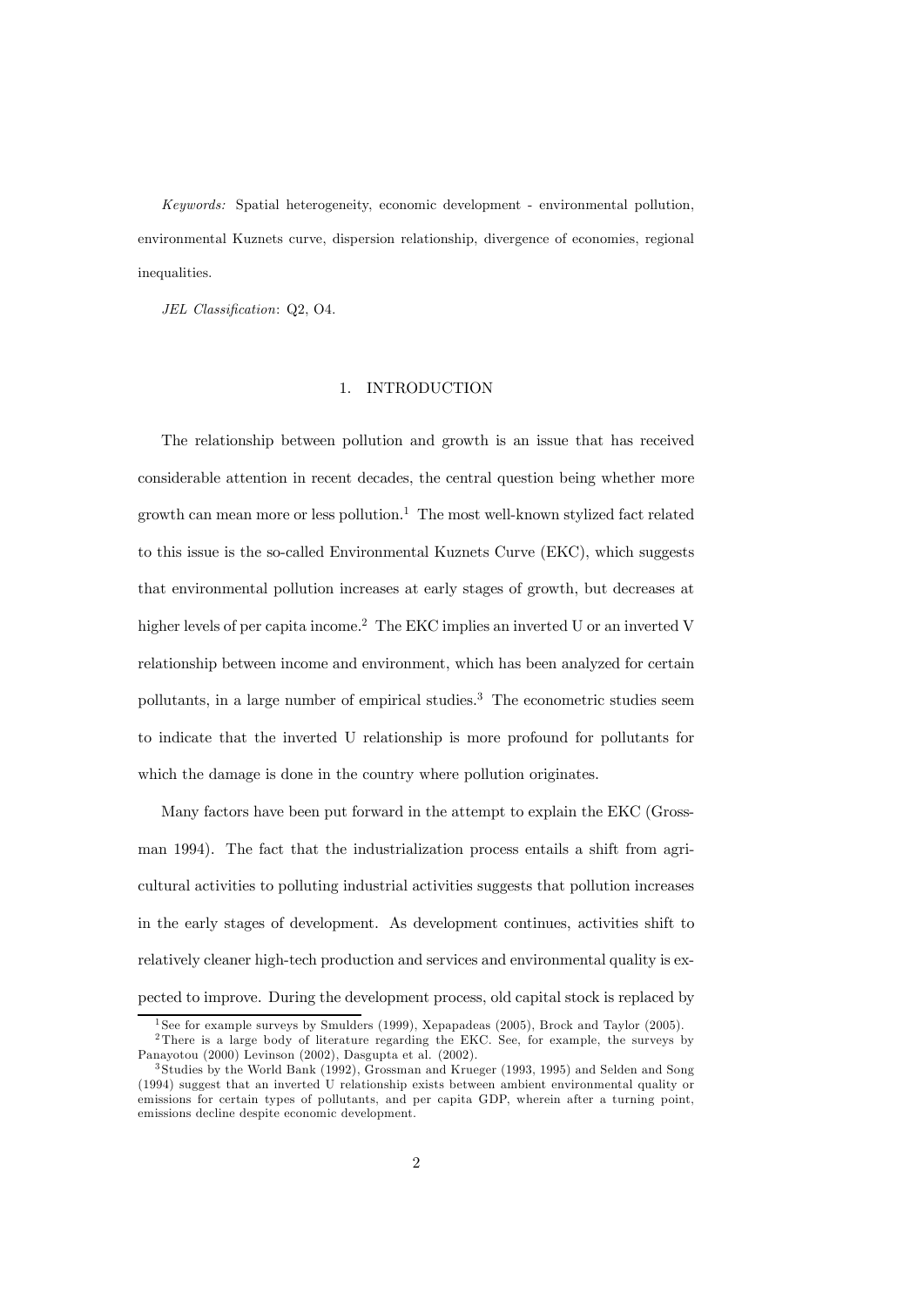new capital stock which embodies environmentally friendly technologies, contributing thus to the improvement of environmental quality as development continuous. The greater demand for cleaner environment in high stages of development induces more stringent environmental policies and improves environmental quality.<sup>4</sup>

Another explanation of the EKC is based on international specialization (Saint-Paul 1994). As international trade grows, countries in a high stage of development import pollution-intensive goods rather than producing them. The countries that produce the pollution-intensive goods are likely to be poor countries whose marginal utility of income is high. This specialization pattern might generate the humped shaped EKC. This argument also points to the relation between the stringency of the environmental policy and the relocation of polluting activities to countries where pollution is less stringent.<sup>5</sup> Lax environmental policy and relocation of polluting activities are associated with the so-called "pollution heaven" hypothesis<sup>6</sup> according to which multinational firms engaging in polluting activities relocate to countries with less stringent environmental regulation. Empirical evidence (Hettige et al. 1990) suggests that a long term upwards trend in industrial emissions both relative to GDP and to manufacturing output is higher among lower-income countries. This result is consistent with an industrial displacement effect of dirty industries as a result of more stringent environmental regulation in industrialized countries since 1970. This evidence could be interpreted as suggesting that in a country or region that has reached a high development stage and where industrialization has led to accumulation of polluting activities and environmental pollution, certain

<sup>4</sup>Ederington et al. (2004) document a substantial shift in US manufacturing towards cleaner industries from 1972-1994.

 $5$  For example, as noted in Jha and Whalley (2001), a common feature of environmental policy in developing countries, when it exists, is limited compliance and weak enforcement of command and control measures.

<sup>&</sup>lt;sup>6</sup> See for example, The B.E. Journals in Economic Analysis & Policy,  $(2004)$ .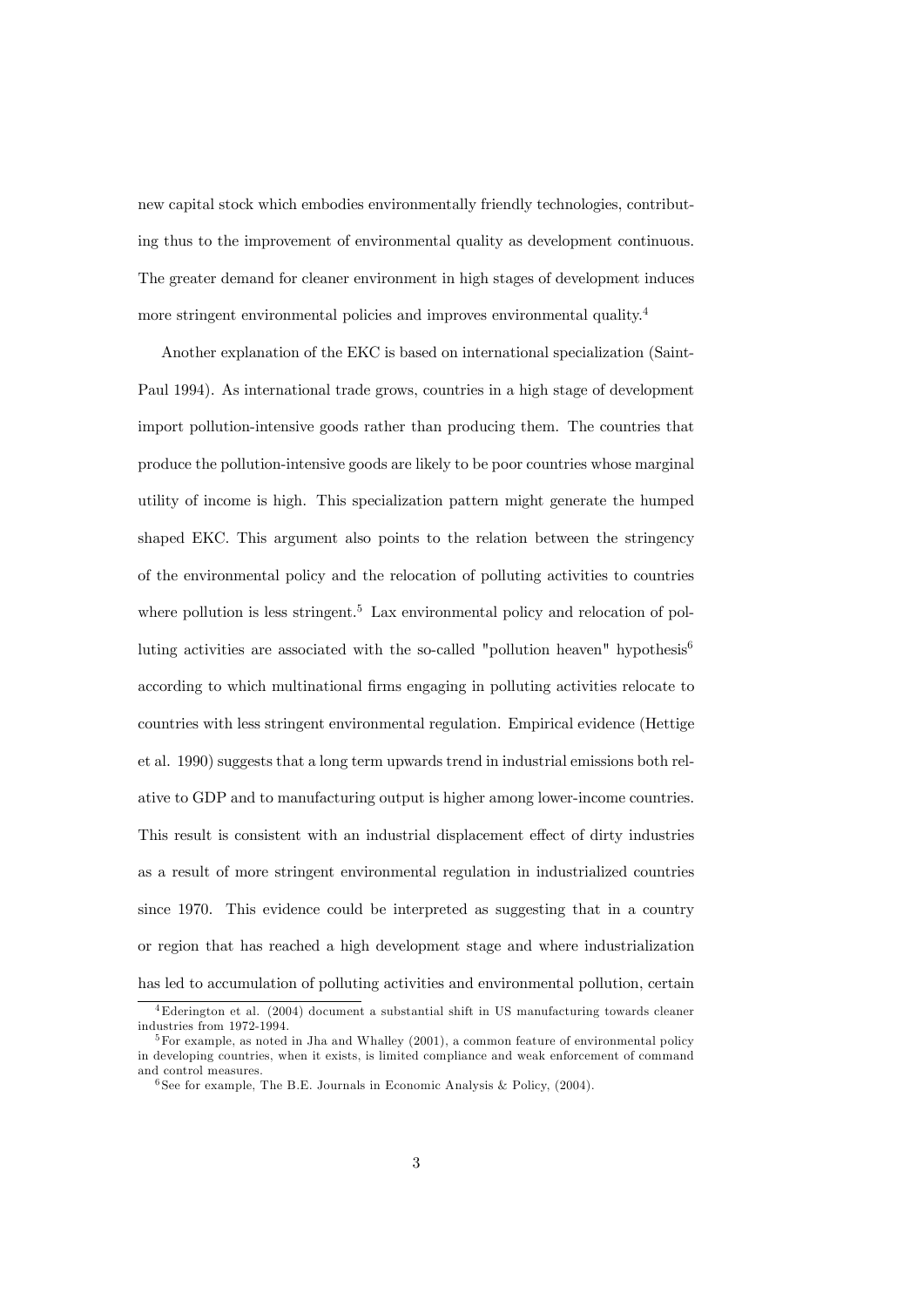mechanisms could go into effect that might cause transport of polluting activities to less-developed regions, where industrialization is not heavy, environmental regulation is relatively less stringent, and polluting activities and pollution accumulation might be less relative to those of the industrialized/developed region. This transport or relocation of polluting activities will induce a corresponding transport of pollution from the developed region to the less developed region.

This interpretation of the EKC implies a non-homogeneous spatial pattern for development and pollution, in the sense that in certain countries or geographical regions we might observe higher development with better environmental quality relative to other countries or regions, as a result of the process described above. The mechanism driving this spatial heterogeneity, and the question of whether this heterogeneity increases or decreases over time as globalization forces tend to work towards closer integration, might be important for understanding regional inequalities with respect to development and environmental quality, and for formulating policies to eliminate them.

In the present paper we seek to explain the emergence of spatial heterogeneity regarding development and pollution on the basis of interactions between economies. These interactions are associated with the movement of capital and polluting activities from the one economy to the other, and they are characterized by negative effects of pollution accumulated through polluting activities in a country, on domestic capital accumulation.

Our methodological approach seeks to capture, as a factor explaining spatially heterogeneous patterns of development and environmental quality, current tendencies towards increased integration on a global scale which induce movements among countries or regions of both capital and, through relocation and industrial displace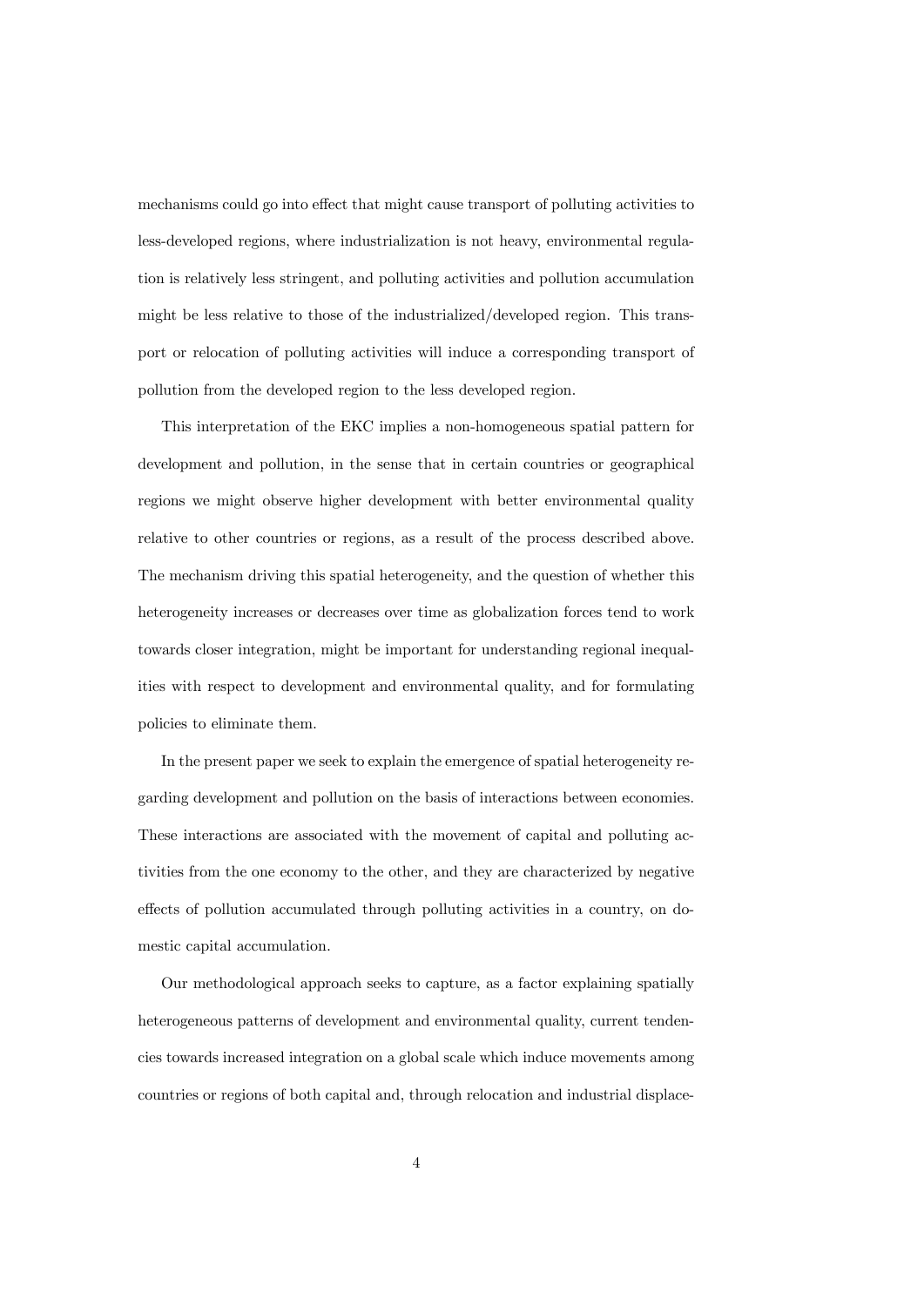ment, polluting activities that induce pollution flows. We model flows of capital and polluting activities by a simple dynamical model consisting of an equation describing capital accumulation and an equation describing pollution accumulation in each country. The capital accumulation equation is formulated along the lines of a fixed-savings-ratio Solow type model, augmented to account for capital flows and negative effects from pollution, while the pollution accumulation equation describes the accumulation and the diffusion of polluting activities between countries or regions.

We show that if there are substantial differences in the rates of flow of capital and polluting activities (or equivalently pollution), spatial heterogeneity emerges even between two economies with identical fundamental structure. On the other hand, if the rates flow are similar, a spatially homogeneous pattern prevails and the economies converge to the same steady state regarding capital and pollution even if they start from different initial conditions.

These results can be interpreted as suggesting that the neoclassical convergence hypothesis might not hold under differential rates of flow of capital and polluting activities among countries of the same fundamental structure. In fact, under differential flow rates, economies starting close to each other might tend to diverge from each other and converge to different steady states. In this respect, observed regional inequalities regarding development and environmental quality might be a permanent rather than a transient phenomenon. On the other hand, policies directed towards reducing the differential flow rates, and in particular towards increasing the flow of capital and reducing the flow of polluting activities, tend to make the economies converge to a common steady state and eliminate regional inequalities.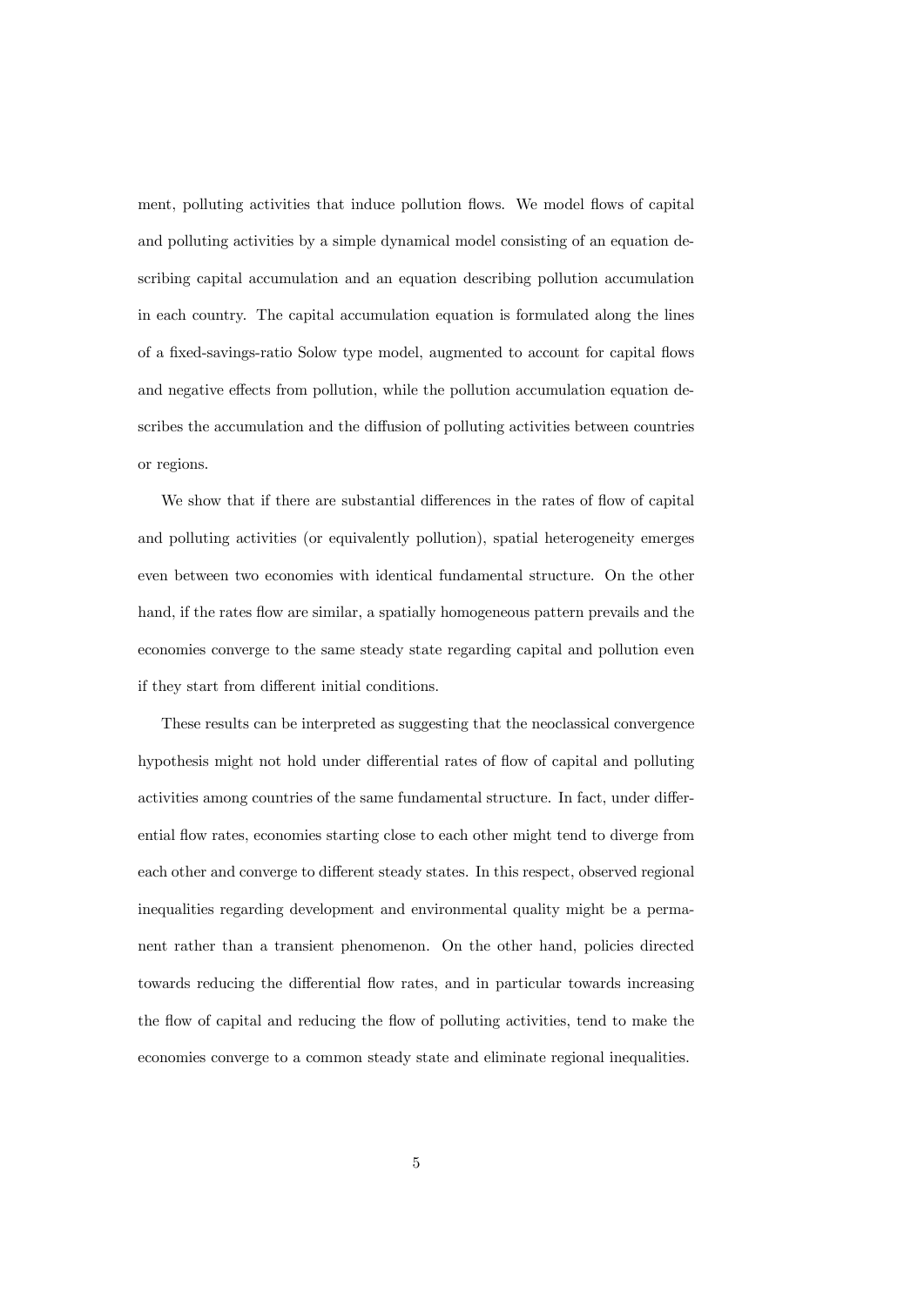#### 2. CAPITAL ACCUMULATION AND CAPITAL DIFFUSION

We consider two similar economies, one located in the north (denoted by  $N$ ) and the other located in the south (denoted by S). Let  $K_j(t)$ ,  $j = N, S$  denote the stock of capital at time  $t > 0$  in each economy. We adopt the "behaviorist" tradition (Solow 1956) that savings-investment is a given fraction s of incomeoutput. In this context, the evolution of the stock of capital in the north and in the south is determined by:

$$
\frac{dK_{N}(t)}{dt} = sY_{N}(t) - \delta K_{N}(t) + D_{K}\left[K_{S}(t) - K_{N}(t)\right]
$$
\n(1)

$$
\frac{dK_{S}\left(t\right)}{dt} = sY_{S}\left(t\right) - \delta K_{S}\left(t\right) + D_{K}\left[K_{N}\left(t\right) - K_{S}\left(t\right)\right]
$$
\n<sup>(2)</sup>

where  $\delta$  is the depreciation rate, population is assumed constant, and  $D_K$  is the diffusion coefficient characterizing the movement of capital from one economy to the other.<sup>7</sup> For the production part we follow Frankel  $(1962)$  to assume that in each economy there are a large number of firms, where each firm faces the same Cobb-Douglas technology and the same factor prices and thus hires factors in the same proportion. In this case the aggregate production function will have the same form as the production function of each firm. In this case the aggregate production function is defined as:<sup>8</sup>

$$
Y_j = \bar{A}_j f(K_j), \ f(K_j) = K_j^{\alpha}, \ 0, \alpha \in (0,1), \ j = N, S \tag{3}
$$

<sup>7</sup>There is a conservation principle at work in the "diffusion" term so we are dealing with total amounts, that is concentration times area.

<sup>8</sup>To simplify things we assume that labour input is fixed and normalized to one.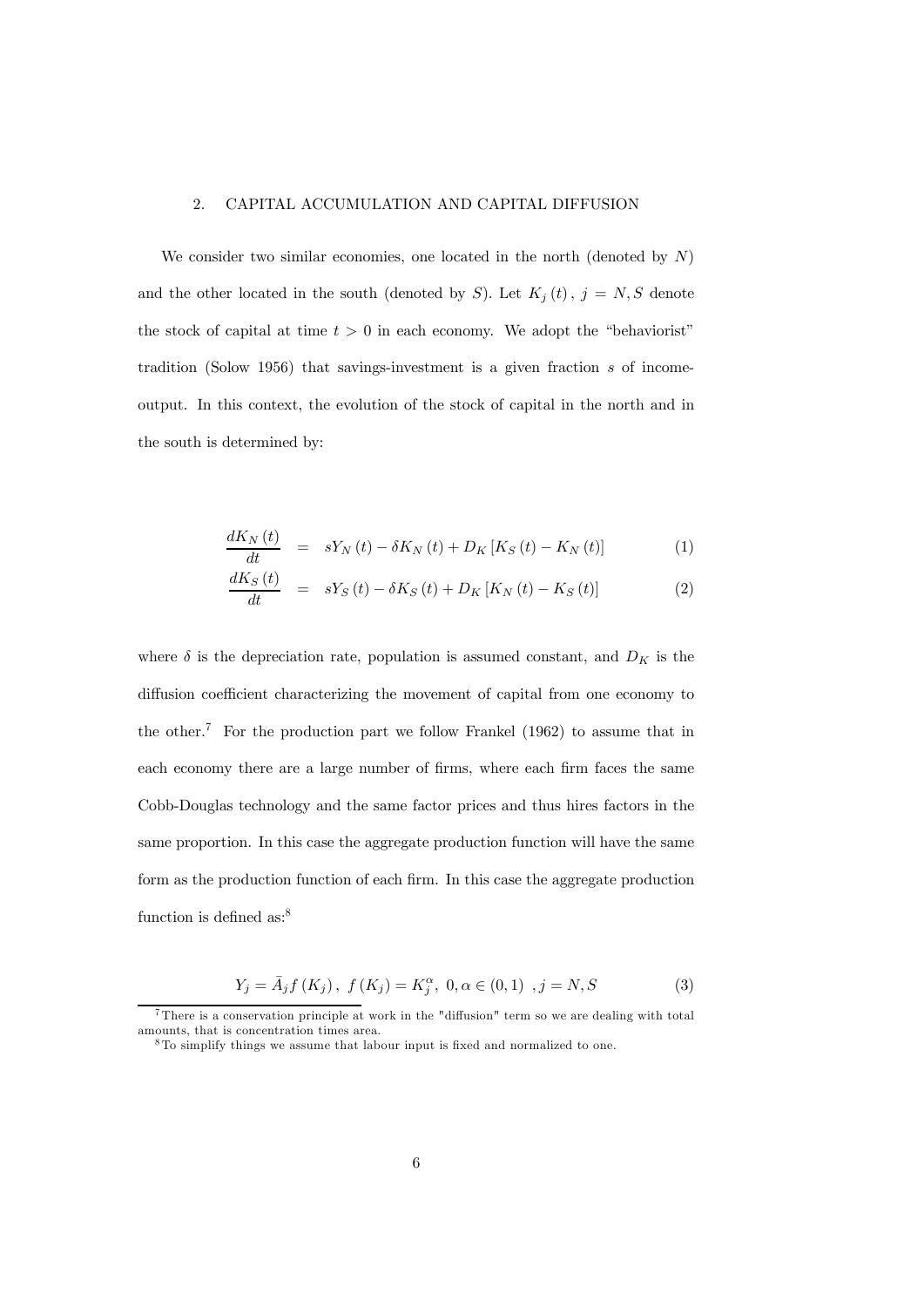Capital K is defined broadly to include human capital and  $\overline{A} > 0$  is a scale factor that reflects the level of technology. In this model we assume that the scale factor is a function of aggregate capital, or  $\overline{A}_j = A(K_j)$  with  $A'(K_j) > 0$ . On the other hand, the function  $f(K_i)$   $j = N, S$  has the following properties:

$$
f'(K_j) > 0, f''(K_j) < 0
$$
  

$$
\lim_{K_j \to \infty} f'(K_j) = 0, \lim_{K_j \to 0} f'(K_j) = \infty
$$

The first property reflects positive marginal productivity and diminishing returns to capital, while the second expresses the familiar Inada conditions.10 Thus, in our model the production function (3) satisfies the Inada conditions for the  $f(K)$  part but not for the whole function.

The aggregate production function, common to both regions (economies), is specified as:

$$
Y = A(K) K^{\alpha}, \ 0 < \alpha < 1
$$

Using the Frankel-Romer formulation for the scale factor we have  $A(K) = AK^{\beta}$ , so that  $Y = AK^{\alpha+\beta}$ <sup>11</sup> If  $\alpha+\beta \geq 1$ , then the Inada condition is violated for the whole production function, since

$$
F_K = \frac{\partial Y}{\partial K} = (\alpha + \beta) A K^{\alpha + \beta - 1}
$$
\n<sup>(4)</sup>

 $9$ This assumption was first used by Frankel (1962), where it was assumed that the scale factor was a function of the capital/labor ratio or  $A(K/L)^{\beta}$ . This assumption has also been used by Romer (1986). See also Aghion and Howitt (1998, pp. 25-29).

 $10$ As is well known, most of the current generation of growth models - the endogenous growth models - violate this Inada condition in order to generate perpetual growth at positive rates without the need to assume exogenous technical change.

<sup>&</sup>lt;sup>11</sup> The same formulation can be obtained if we consider a learning-by-doing model (Arrow 1962). The production function can be written as  $Y = K^a [AL]^{1-a}$ , where A is knowledge, which grows with aggregate capital according to the learning-by-doing assumption. Knowledge is related to aggregate capital by the power function  $A = BK^{\phi}, \phi > 0$ . Then  $Y = AK^{a+\beta}, A = (BL)^{1-a}$ ,  $\beta = \phi(1 - a)$  (Romer 2001, Chapter 3).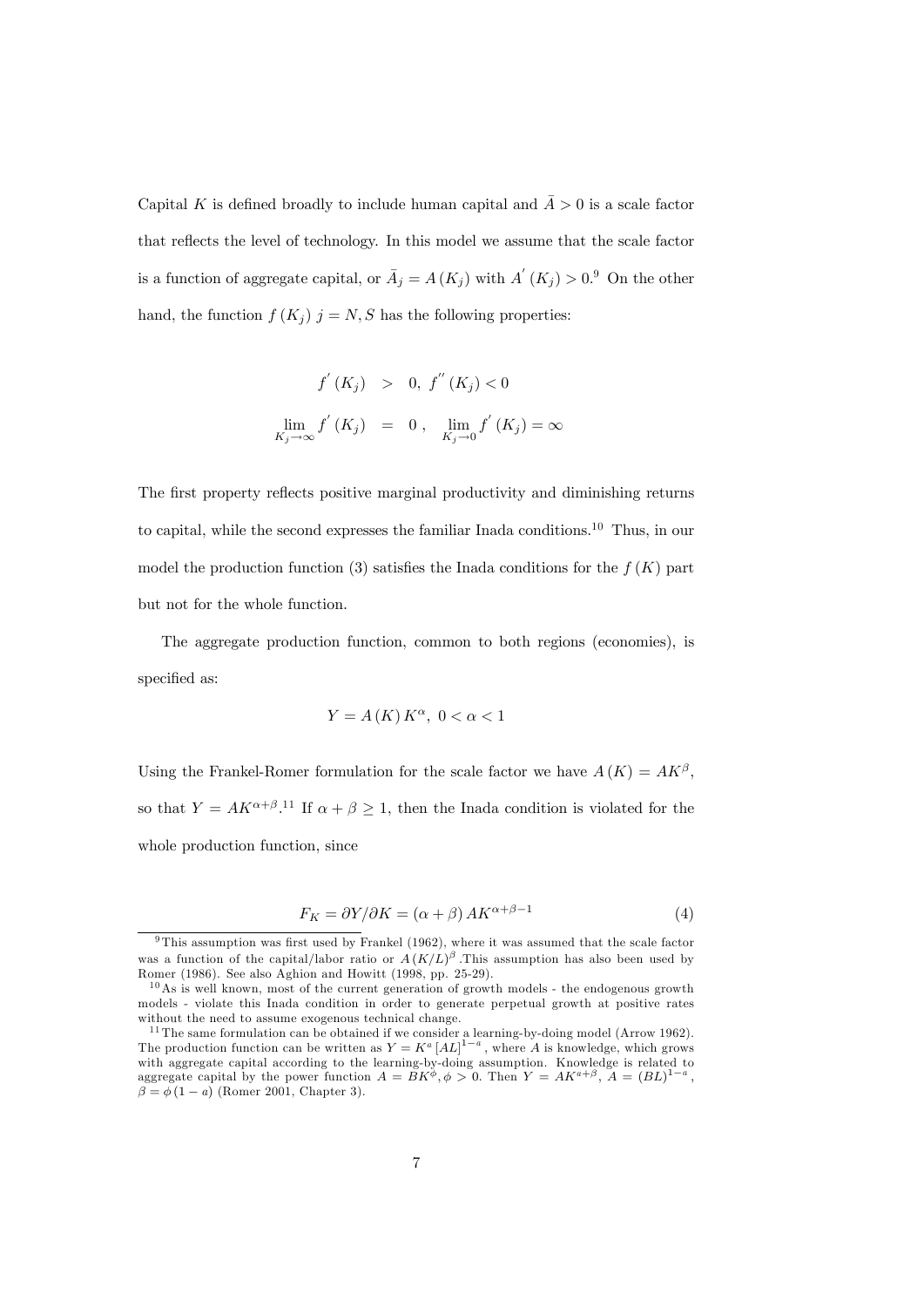In particular, if  $\alpha + \beta = 1$ , we have constant social returns to capital and the usual AK model.

In a spatially homogenous model where  $D_K = 0$  and s and  $\delta$  are fixed, the growth equation becomes

$$
\dot{K} = sA K^{\alpha + \beta} - \delta K
$$

If  $\alpha + \beta = 1$  and provided that  $sA > \delta$ , then the economy grows at a fixed positive growth rate  $g = \dot{K}/K = sA - \delta$ . If  $\alpha + \beta > 1$  then we have increasing social returns to capital and growth will accelerate indefinitely.

#### 3. POLLUTION ACCUMULATION AND POLLUTION DIFFUSION

In each region polluting activities contribute to aggregate emissions  $e(t)$ , defined as  $e(t) = vY_j(t)$ ,  $j = N, S$  where v denotes emissions per unit of output,<sup>12</sup> and pollution accumulation is denoted by  $P_j(t)$ . Let the region N be industrialized at a higher development stage relative to S and let its total accumulated pollution be higher than the accumulated pollution in the south. We assume that polluting activities move from the region of higher development and higher accumulated pollution to the region of lower development and pollution as a result of international specialization and the industrial displacement effect of dirty industries discussed in the Introduction. We assume that this transport of polluting activities induces a pollution flow which is proportional to the difference of the accumulated pollution in the two regions, or  $D_P[P_S(t) - P_N(t)]$ . This underlies the assumption that if economies are very similar regarding pollution accumulation, there will be little room for transport of polluting activities from one to the other. Under these

<sup>&</sup>lt;sup>12</sup>The emission coefficient in a more sophisticated model could be defined as  $v(K_j)$ , where  $v(K_i)$  is a non-increasing function of  $K_i$ , indicating that as capital accumulates relatively "cleaner" techniques are used.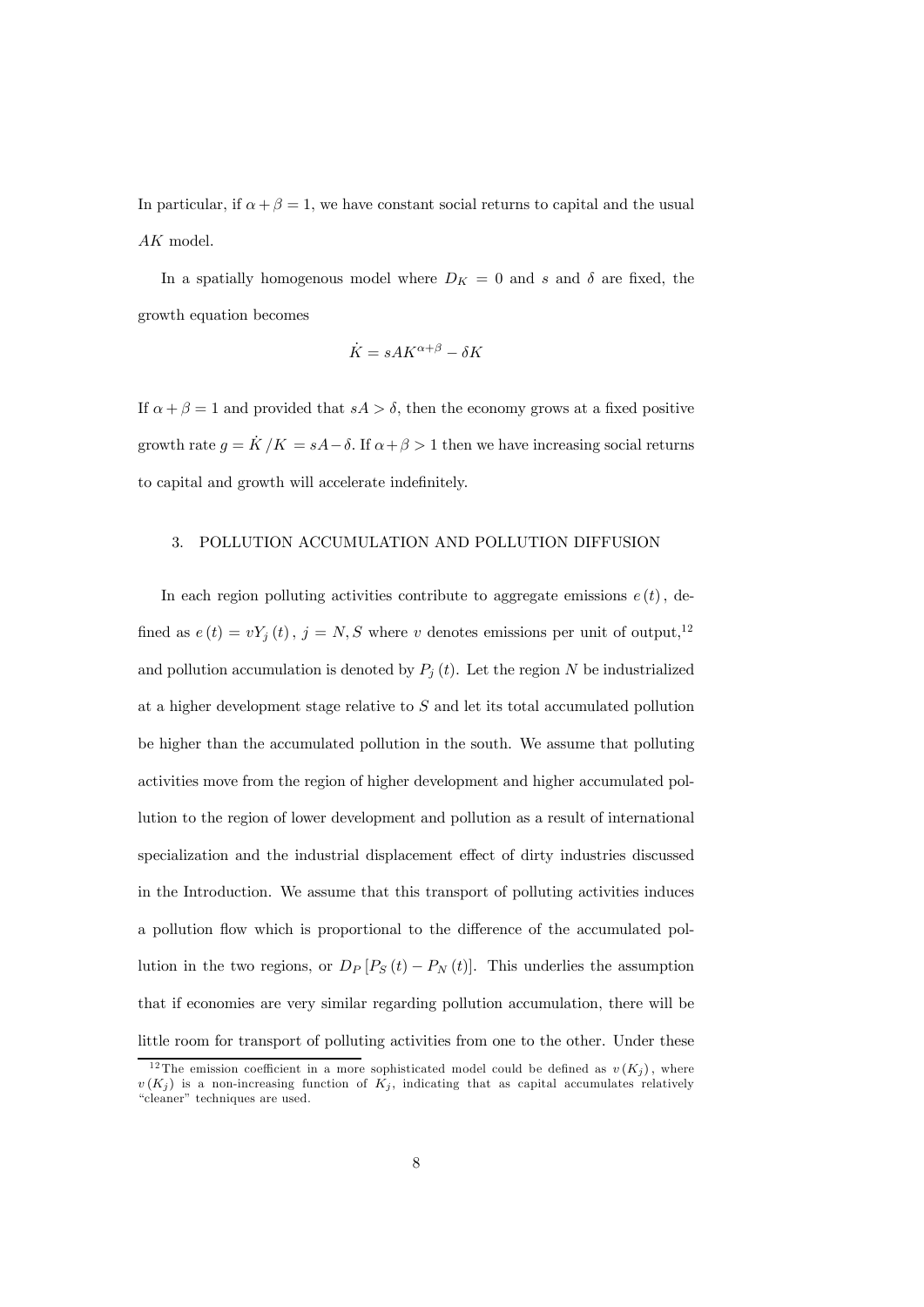assumptions the evolution of the pollution stock in each economy is determined by:

$$
\frac{dP_N(t)}{dt} = vY_N(t) - \gamma P_N(t) + D_P[P_S(t) - P_N(t)] \tag{5}
$$

$$
\frac{dP_S(t)}{dt} = vY_S(t) - \gamma P_S(t) + D_P [P_N(t) - P_S(t)] \tag{6}
$$

where  $D_P$  is the diffusion coefficient characterizing the movement of pollution from one region to the other, and  $\gamma$  is a natural pollution depreciation rate. In our model the economy feeds pollution accumulation through capital accumulation. The pollution module of the model is linked to the economy by assuming that pollution is detrimental to human capital. This assumption (Gradus and Smulders 1993) underlies the idea that pollution, in the form of air pollution, smog and heavy metals, increases the depreciation rate of human capital due to health effects. In this case the depreciation rate of capital can be written as

$$
\delta \equiv \delta(P_j(t)), \frac{\partial \delta}{\partial P_j} > 0, j = N, S
$$

and the growth equations for north and south become

$$
\frac{dK_{N}(t)}{dt} = sY_{N}(t) - \delta(P_{N}(t))K_{N}(t) + D_{K}[K_{S}(t) - K_{N}(t)] \tag{7}
$$

$$
\frac{dK_S\left(t\right)}{dt} = sY_S\left(t\right) - \delta\left(P_S\left(t\right)\right)K_S\left(t\right) + D_K\left[K_N\left(t\right) - K_S\left(t\right)\right] \tag{8}
$$

Thus the effect of pollution can override the stimulatory effects of capital inflows.

The system of  $(5)$ ,  $(6)$ ,  $(7)$  and  $(8)$  determines the evolution of the capital stock and the pollution stock in each economy.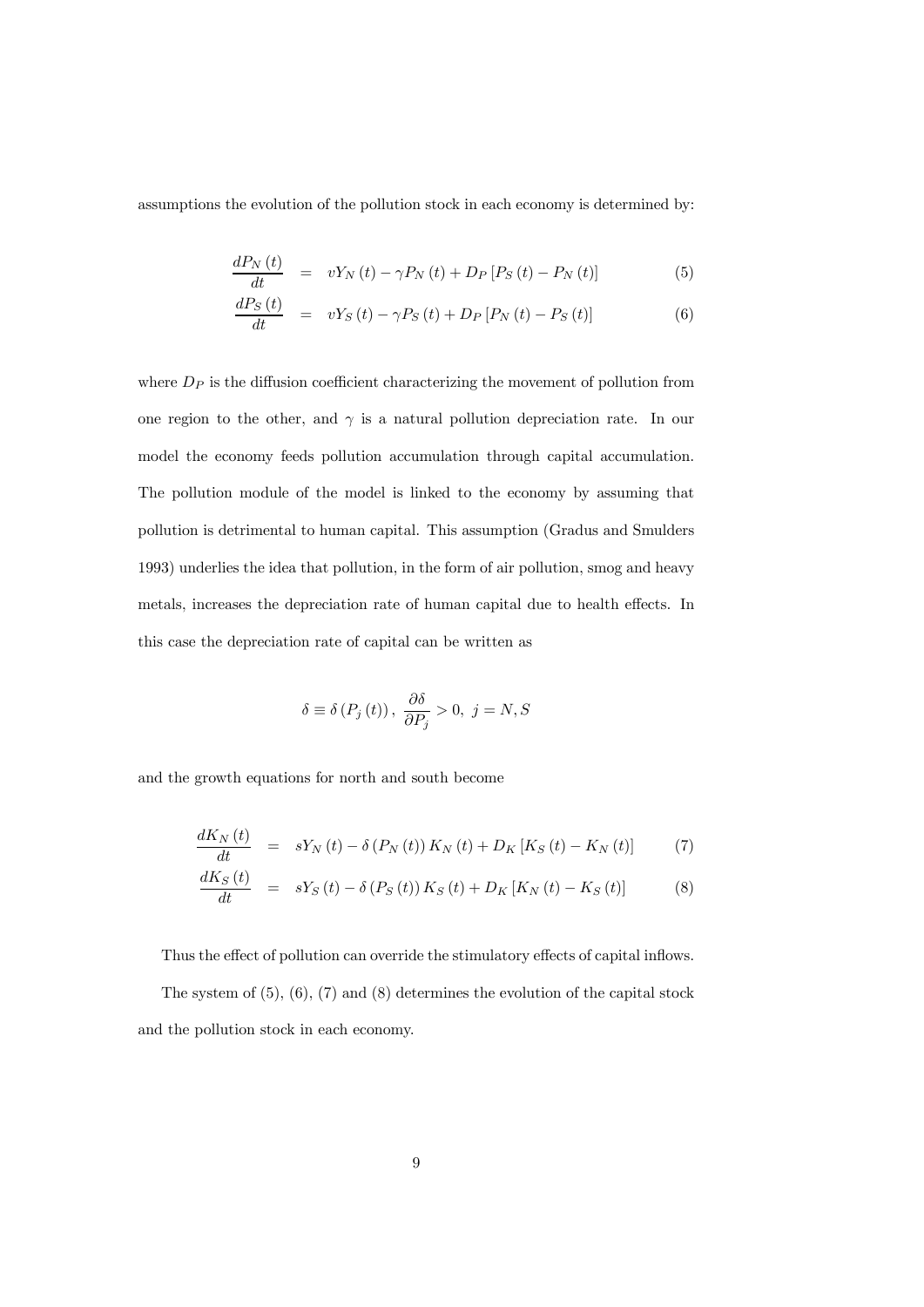#### 4. STEADY STATE EQUILIBRIUM WITHOUT DIFFUSION

If there is no diffusion, that is no transport of capital or polluting activities, then a steady-state equilibrium in north and south is defined as:

$$
\left(\overline{P}_j, \overline{K_j}\right) : \frac{dP_j}{dt} = \frac{dK_j}{dt} = 0 \text{ or } (9)
$$

$$
0 = v\overline{Y}_j - \gamma \overline{P}_j, \quad 0 = s\overline{Y}_j - \delta(\overline{P}_j)\overline{K}_j, \quad j = N, S \tag{10}
$$

$$
\overline{P}_N = \overline{P}_S = \overline{P}, \overline{K}_N = \overline{K}_S = \overline{K}
$$
\n(11)

To examine the stability properties of the spatially independent steady state, we form the linearization matrix around the steady state, which is defined as

$$
J = \begin{pmatrix} a & b \\ c & d \end{pmatrix} = \begin{pmatrix} -\gamma & (\alpha + \beta) \, v \, A \overline{K}^{a+\beta-1} \\ -\delta' \, (\overline{P}) \, \overline{K} & (\alpha + \beta - 1) \, \delta \, (\overline{P}) \, / \overline{K} \end{pmatrix} , j = N, S \qquad (12)
$$

From our assumptions we have that at a positive steady state  $a < 0, b > 0, c < 0$ ,  $d > 0$ .

This steady state is stable provided the eigenvalues of J have negative real parts; that is,  $tr(J) = a + d < 0$  and  $det(J) = ad - bc > 0$ . For  $tr(J) < 0$  to hold,  $\gamma$ should be sufficiently high and  $(a + \beta)$  should be sufficiently close to unity; that is, we should not have very strong increasing returns. Henceforth we assume that the steady state is stable.

Thus, without diffusion, both north and south converge to a stable long-run capital stock and pollution stock equilibrium. This steady state is spatially homogeneous, since independent of initial conditions both economies (which have the same structure) converge to the same steady state. This result can be regarded as an extension of the neoclassical convergence result to the convergence of both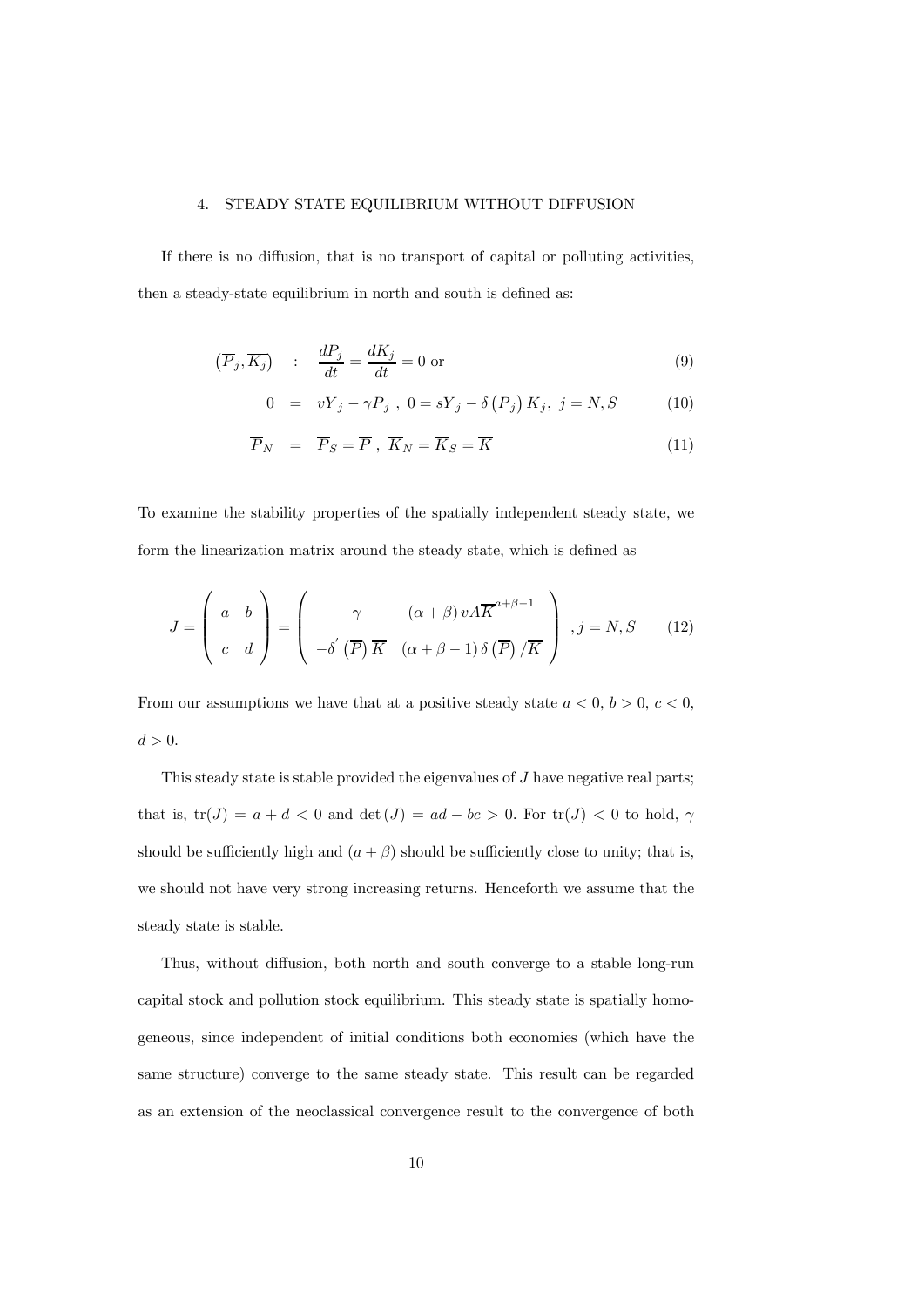capital and pollution to a stable steady state.

It is also interesting to note that the inhibitory effect of pollution on capital accumulation and output production prevents sustained growth, which would have been the case in a model with increasing returns to capital and capital depreciation independent of the pollution stock, or  $\delta(P) \equiv \delta$ .

# 5. TRANSPORTATION OF POLLUTING ACTIVITIES, CAPITAL MOBILITY, AND SPATIAL PATTERN FORMATION

To analyze the effects of capital flows and pollution flows between the two economies, we consider whether small perturbation caused by diffusion, that is transport of polluting activities and capital mobility between the two regions, can destabilize the spatially homogeneous steady state. In this we extend the classical arguments of Turing (1952), and standard methods (Murray 1993). We consider therefore the linearization matrix of the system  $(5)$ ,  $(6)$ ,  $(7)$  and  $(8)$ , around the spatially homogeneous steady state  $(\overline{P}_N, \overline{K}_N, \overline{P}_S, \overline{K}_S) = (\overline{P}, \overline{K}, \overline{P}, \overline{K})$ . The linearization matrix is defined as:

$$
M = \begin{pmatrix} a - D_p & b & D_P & 0 \\ c & d - D_K & 0 & D_K \\ D_P & 0 & a - D_p & b \\ 0 & D_K & c & d - D_K \end{pmatrix}
$$
 (13)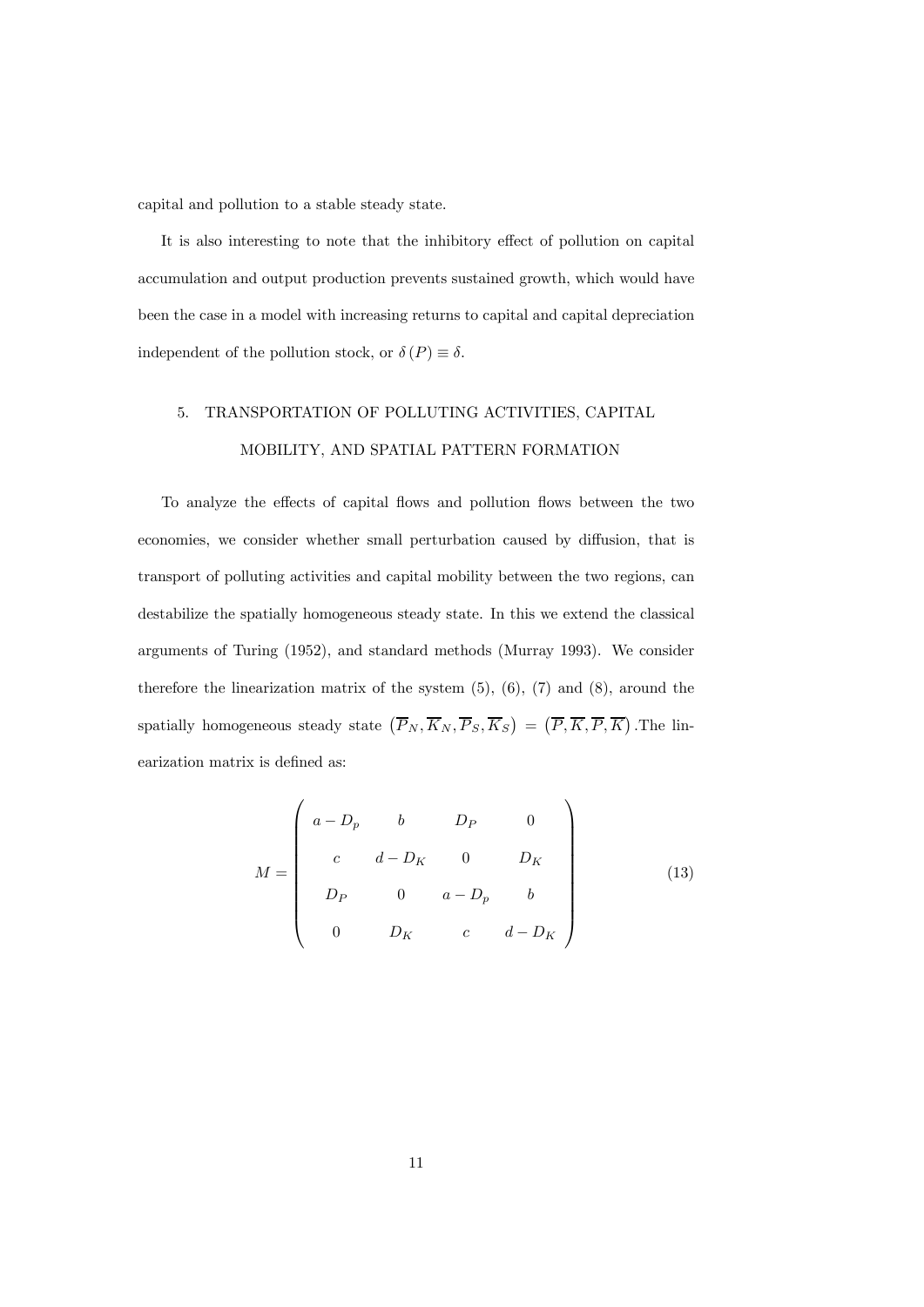Using results from tensor calculus (see Levin 1974) we can easily show that the eigenvalues of  $M$  are those of  $A =$  $\lambda$  $\begin{bmatrix} a & b \\ & & \\ & & \\ & & & \\ & & & \\ & & & & \\ & & & & \\ & & & & \\ & & & & & \\ \end{bmatrix}$ c d  $\setminus$ , plus those of the matrix

$$
S = A - 2B = \begin{pmatrix} a - 2D_P & b \\ c & d - 2D_K \end{pmatrix}, B = \begin{pmatrix} D_P & 0 \\ 0 & D_K \end{pmatrix}
$$
 (14)

Since we have already assumed that  $A$  is a stability matrix, it follows that capital flows and pollution diffusion between the two countries can destabilize the spatially homogenous steady state if

$$
\det(S) = (a - 2D_P)(d - 2D_K) - bc < 0 \tag{15}
$$
\n
$$
a < 0, d > 0, bc < 0
$$

with  $(a, b, c, d)$  evaluated at the spatially uniform steady state. If destabilization occurs, then the spatially dependent steady state is a saddle point.

To examine conditions under which (15) is satisfied, we assume that  $D_p =$  $k^2D_K.$  Then (15) is satisfied provided that

$$
Q(k) = 4k^2 D_K^2 - 2(k^2 d + a) D_K + (ad - bc) < 0
$$
\n(16)

From (16), we need

$$
2k^2 D_K (2D_K - d) < 2aD_K - (ad - bc) \tag{17}
$$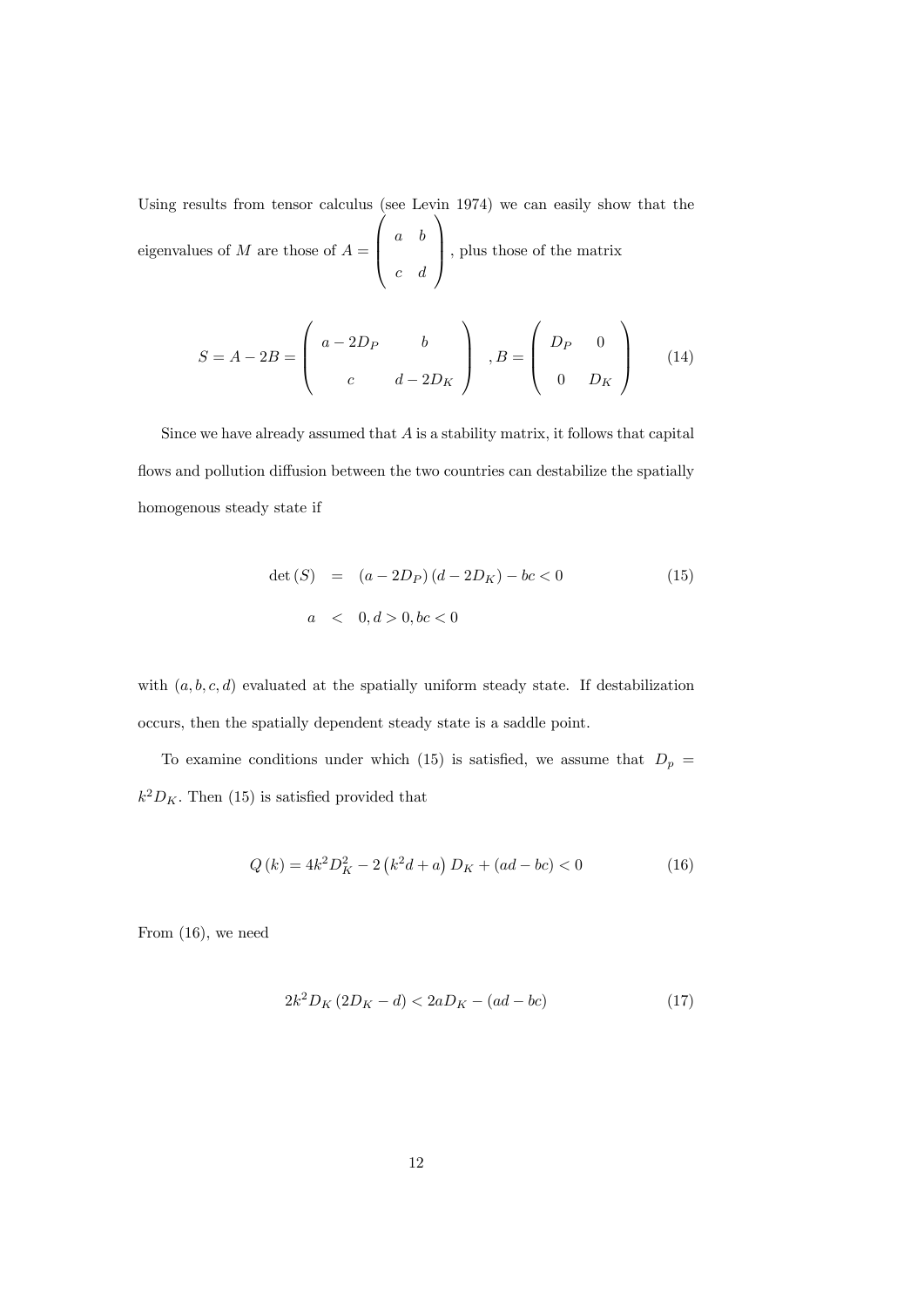Because  $a < 0$  and  $ad - bc > 0$ , this requires

$$
D_K < \frac{d}{2} \tag{18}
$$

that is the flow rate of capital is bounded by its autocatalytic effect. If (18) is satisfied, (17) becomes equivalent to the condition:

$$
k > k_1 \tag{19}
$$

where

$$
k_1 = \sqrt{\frac{(ad - bc) - 2aD_K}{2D_K(d - 2D_K)}}
$$
\n(20)

Note that, since  $(ad - bc) > 0$  and  $a + d < 0$ , this guarantees that  $k_1 > 1$ ; that is, the flow rate of pollution must be greater than the flow rate of capital.<sup>13</sup>

Another way to examine regions of instability for  $(D_P, D_K)$  combinations, is to solve det  $(S)=0$  as a function of  $D_p$  to obtain

$$
D_K = \frac{-\left(ad - bc\right) + 2dD_p}{2\left(2D_p - a\right)}\tag{21}
$$

The graph of (21) splits the two-dimensional space into two subspaces. One of the two subspaces is the region of diffusive instability.<sup>14</sup>

If conditions associated with  $(16)$  or  $(21)$  are satisfied, then small perturbations caused by capital mobility and relocation of polluting activities between the two countries will destabilize the spatially uniform steady state.<sup>15</sup> This implies the

 $13$  From  $(20)$ , we have

 $k_1 > \sqrt{-a/(d-2D_K)} > \sqrt{-a/d} > 1$ 

 $14$ The exact shape of the diffusive instability region will be determined in the following section using a numerical example.

 $15$ Destabilization will be prevented only if the perturbation takes the economies on the stable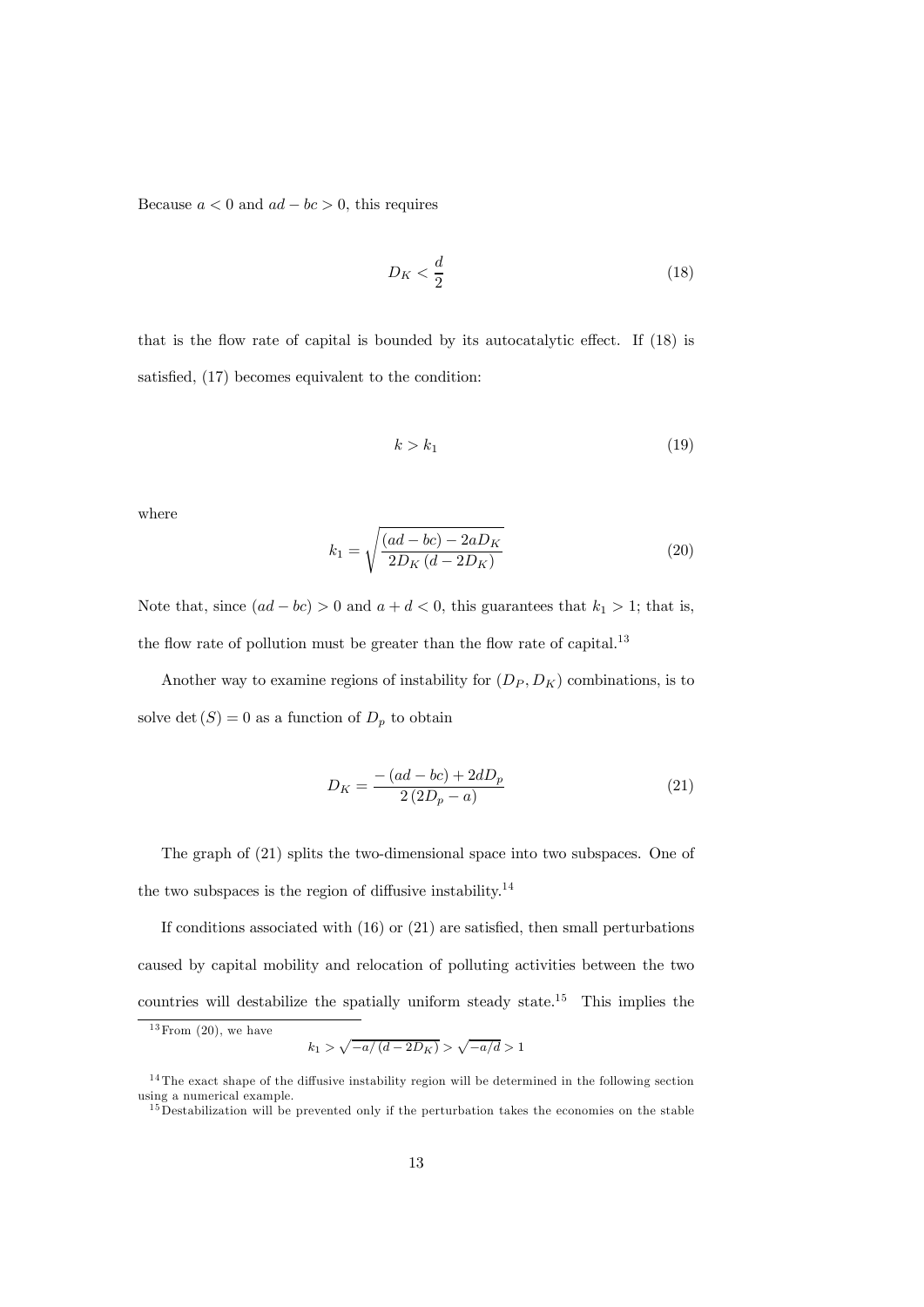initiation of pattern formation in the sense that capital stock, production, and pollution stock will start being different between the two countries. Since the production and emission structure of both countries are the same, pattern formation is induced solely by capital and pollution flows.

Classical theory (Segel and Levin 1976) tells that a spatially heterogeneous steady state will bifurcate from the homogeneous equilibrium, and we expect that the heterogeneous equilibrium will be stable. Segel and Levin established this stability for a slightly different set of nonlinear equations, using successive approximations and multiple time scales. For our system, we turn instead to simulation to demonstrate the effect.

If the spatially non-homogeneous steady-state equilibrium is stable, while the spatially homogeneous steady-state equilibrium is not stable to small perturbation caused by capital and pollution diffusion, then the effects of pollution on capital formation, combined with capital mobility and transboundary pollution, cause regional inequalities. That is, while both regions (countries) converge to the same capital - stock - pollution - stock long-run equilibrium in the absence of transboundary movement of pollution and capital mobility, when these effects are present they converge to different capital-stock - pollution-stock combinations in the long-run equilibrium. Thus the combination of transboundary pollution movement and capital mobility could cause regional inequalities. We illustrate this with a numerical example.

#### 5.1. A numerical example

We consider two regions (economies) characterized by the following structure common to both regions:

manifold of the saddle point.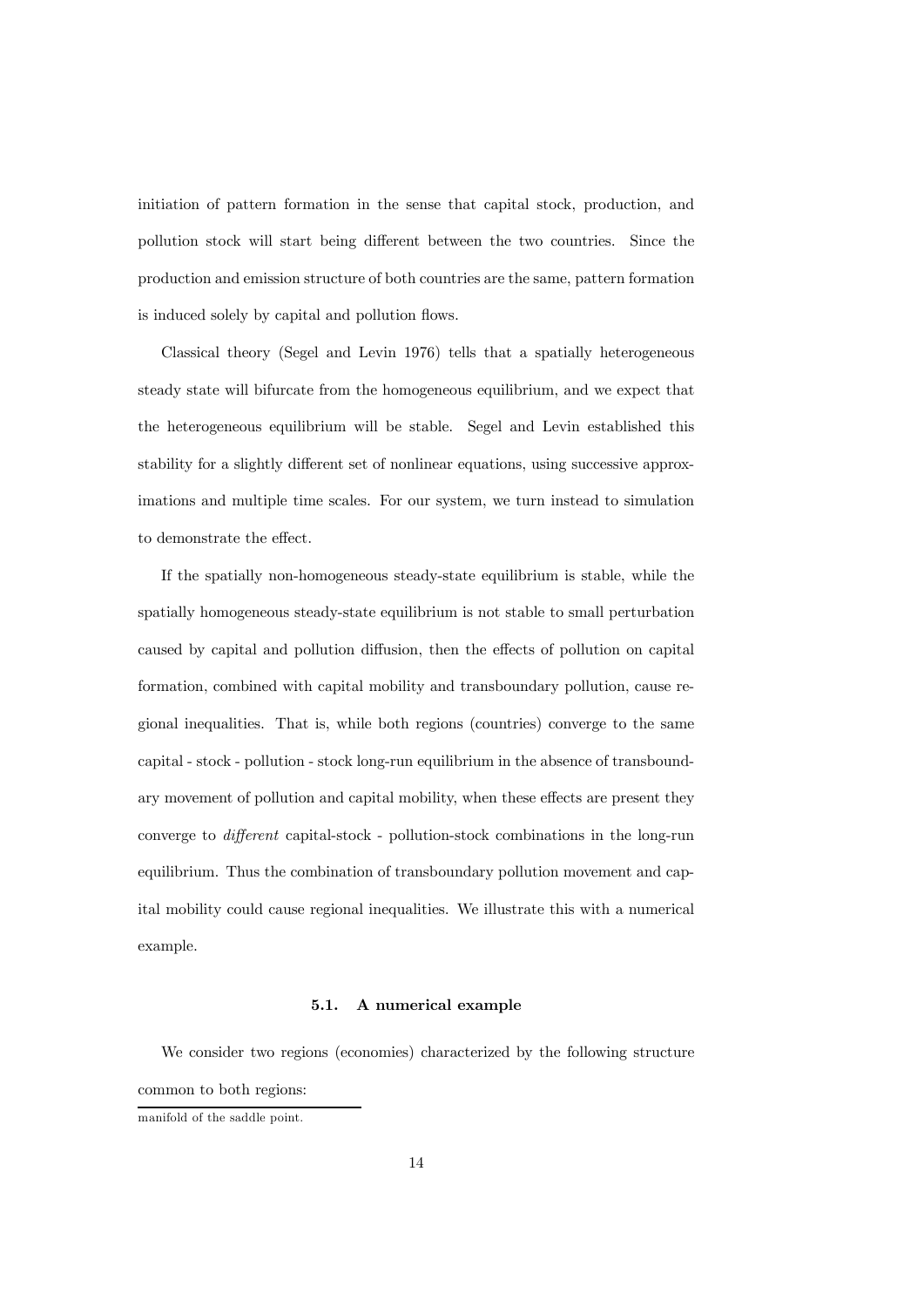|                        |                  | Production Function $AK^{a+b}$ $A = 10, a = 0.3, b = 0.8^{16}$                  |  |
|------------------------|------------------|---------------------------------------------------------------------------------|--|
| Depreciation Function  | $P^{1+\delta}$   | $\delta = 0.5^{17}$                                                             |  |
| Savings Ratio          | $\boldsymbol{s}$ | $s = 0.25$                                                                      |  |
| Emission Coefficient   | $\boldsymbol{v}$ | $v = 0.1$                                                                       |  |
| Pollution Depreciation | $\gamma$         | $\gamma = 0.5$                                                                  |  |
|                        |                  | In the absence of capital mobility and transboundary effects, the spatially ho- |  |

mogeneous steady state is the same for both economies and is determined by the solution of the system

$$
0 = s A K^{a+\beta} - K P^{1+\delta}
$$

$$
0 = v A K^{a+\beta} - \gamma P
$$

The spatially homogeneous steady state is

$$
K_N^H = K_S^H = 0.923456 \tag{22}
$$

$$
P_N^H = P_S^H = 1.83226 \tag{23}
$$

The linearization matrix A is

$$
A = \begin{pmatrix} -0.5 & 1.09128 \\ -1.875 & 0.248017 \end{pmatrix},
$$
 (24)

whose eigenvalues have negative real parts

$$
\lambda_{1,2}^A = -0.125992 \pm 1.38068i \tag{25}
$$

 $16$ Having  $a+b > 1$  reflects the assumption that technology is characterized by increasing returns (see also Cazzavillan, Lloyd-Braga and Pintus 1998).

 $17$  Since, by being detrimental to human capital, the depreciation functions acts as damage function, we adopt the usual convexity assumption associated with damages.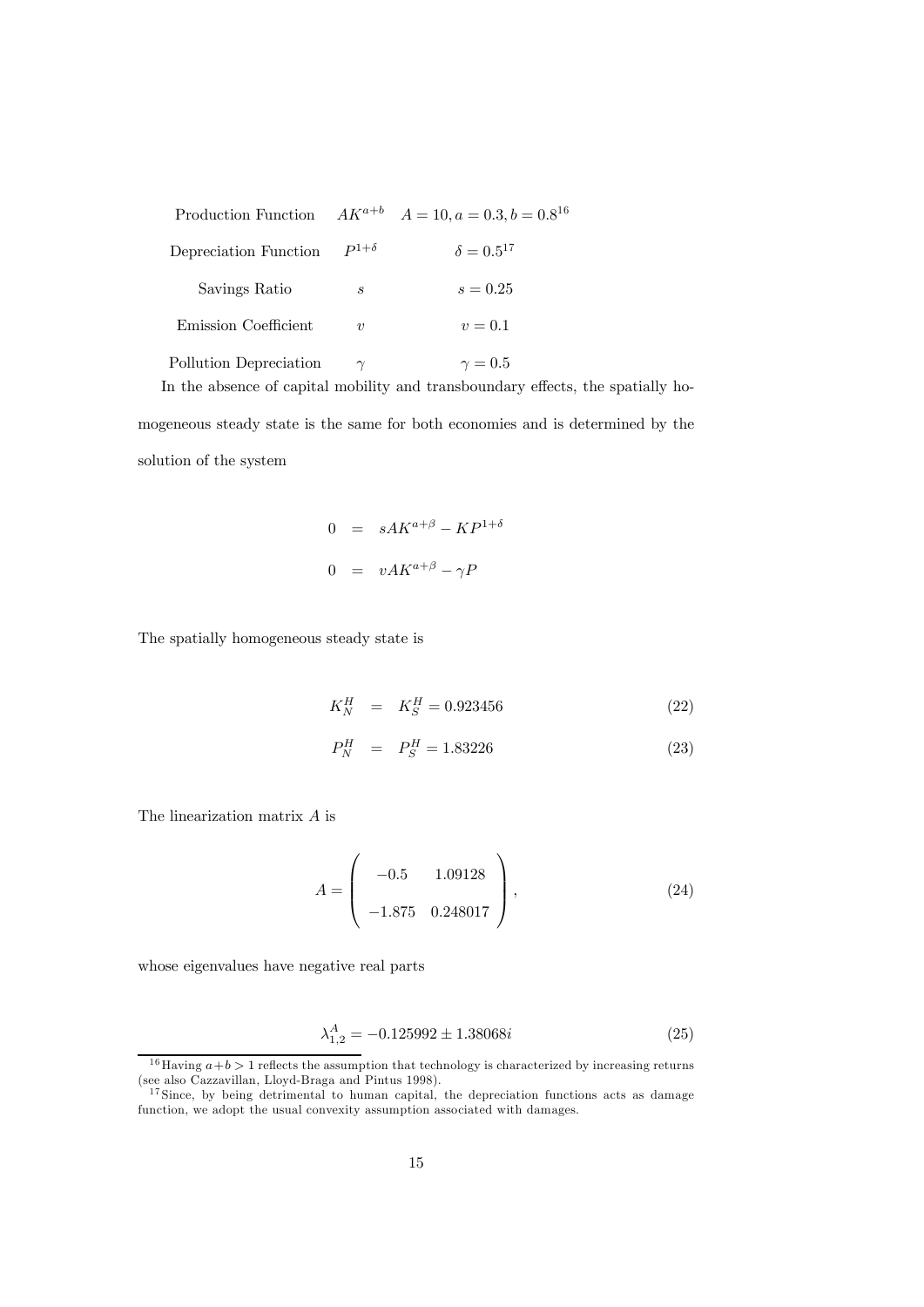Thus the spatially homogeneous steady state is stable. The approach to this steady state is shown in figure 1. This figure shows the solutions paths of the system of differential equations

$$
\dot{K}_j = s A K_j^{a+\beta} - K_j P_j^{1+\delta} \tag{26}
$$

$$
\dot{P}_j = vA K_j^{a+\beta} - \gamma P_j, \quad j = N, S \tag{27}
$$

with initial conditions  $K_N = 1.4$ ,  $K_S = 1$ ,  $P_N = P_S = 1$ . Therefore although the two regions start from different capital stocks, they both converge with oscillations to the spatially homogeneous steady state. This result is in agreement with the neoclassical convergence hypothesis.

# [Figure 1]

To examine destabilization of this steady state under diffusion, we use (18) indicating that  $D_K < d = 0.248017$ , and we set  $D_K = 0.1$ , and  $D_P = k^2 D_K$ . Then matrix  $S$  becomes

$$
S = \begin{pmatrix} -0.5 - 2k^2 D_K & 1.09128 \\ -1.875 & 0.248017 - 2D_K \end{pmatrix}
$$
 (28)

with

$$
Q = \det S = 2.02214 - 0.0096034k^2 \tag{29}
$$

The dispersion relationship (16) is shown in figure 2.

## [Figure 2]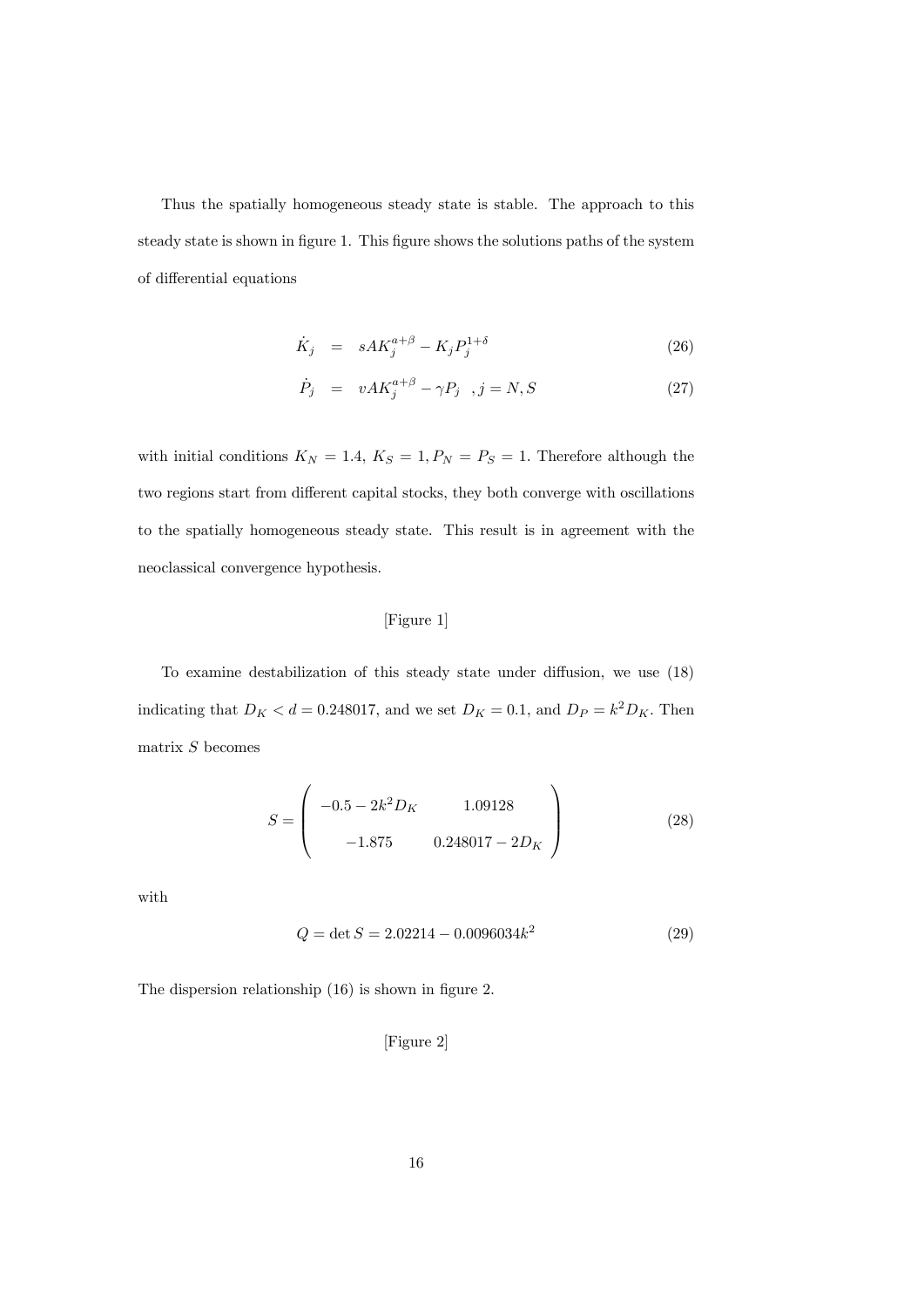If we choose  $k = 20$  so that  $Q < 0$ , matrix S becomes

$$
S = \left(\begin{array}{cc} -80.5 & 1.09128 \\ -1.875 & 0.04817 \end{array}\right) \tag{30}
$$

with eigenvalues

$$
\lambda_{1,2}^{S} = (-80.4746, 0.0226061) \tag{31}
$$

Matrix  $M$  of  $(13)$ , which is the linearization matrix of the system

$$
\dot{P}_N = vA K_N^{a+\beta} - \gamma P_N + D_P (P_S - P_N) \tag{32}
$$

$$
\dot{K}_N = s A K_N^{a+\beta} - K_N P_N^{1+\delta} + D_K (K_S - K_N) \tag{33}
$$

$$
\dot{P}_S = vA K_S^{a+\beta} - \gamma P_S + D_P (P_N - P_S) \tag{34}
$$

$$
\dot{K}_S = s A K_S^{a+\beta} - K_S P_S^{1+\delta} + D_K (K_N - K_S) \tag{35}
$$

around the spatially homogeneous steady state, is:

$$
M = \begin{pmatrix} -40.5 & 1.09128 & 40 & 0 \\ -1.875 & 0.148017 & 0 & 0.1 \\ 40 & 0 & -40.5 & 1.09128 \\ 0 & 0.1 & -1.875 & 0.148017 \end{pmatrix}
$$
(36)

with eigenvalues<sup>18</sup>

$$
\lambda_1^M = -80.4746, \ \lambda_{2,3}^M = -0.125992 \pm 1.38068i \tag{37}
$$

$$
\lambda_4^M = 0.0226061 \tag{38}
$$

 $\overline{\phantom{a}}$  18The eigenvalues of M are those of A and S.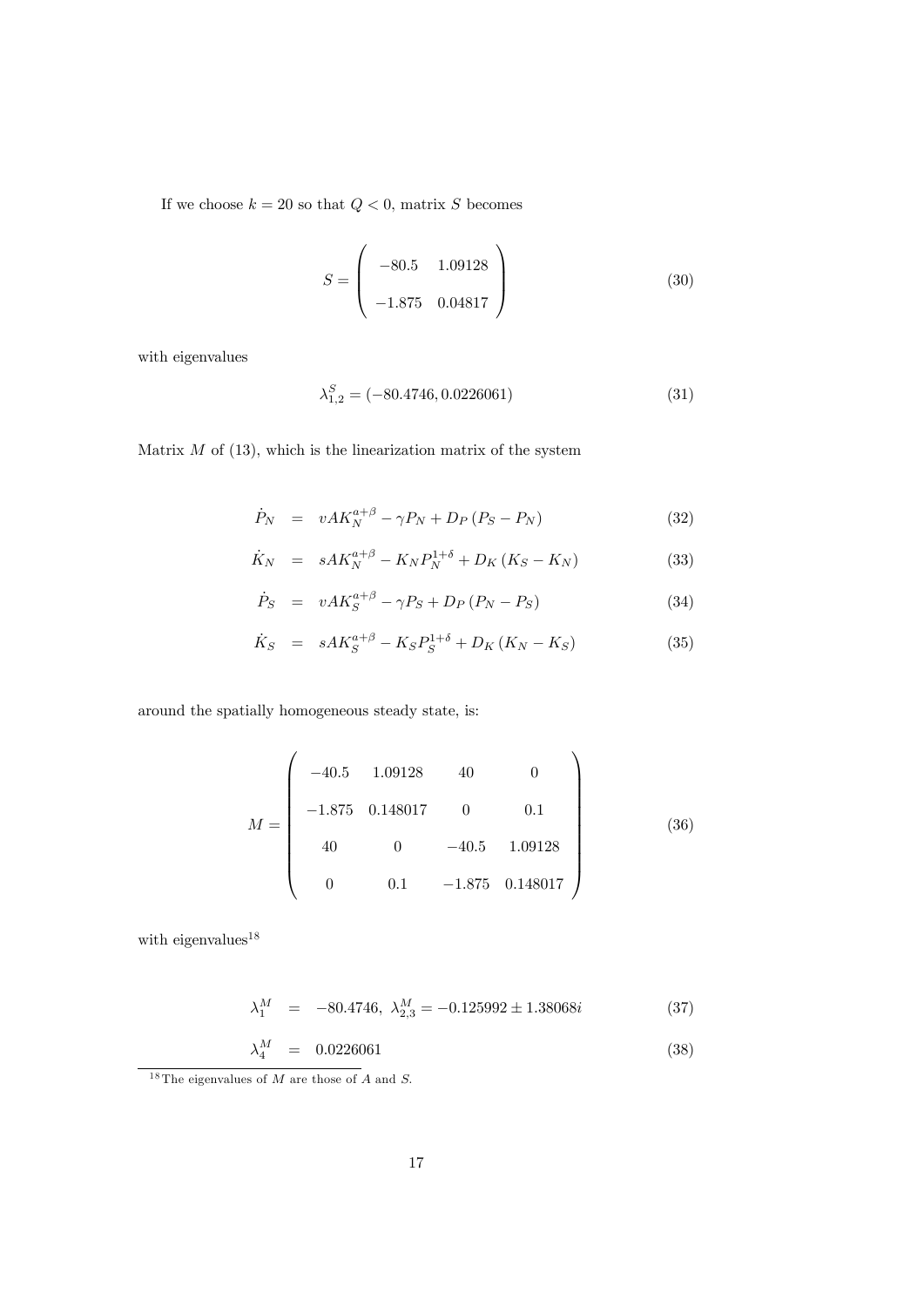There is one positive eigenvalue so the spatially homogeneous steady state is not stable under perturbations caused by capital and pollution diffusion, for the specific relationship  $D_P = k^2 D_K$  between pollution and capital diffusion. A more general set of  $(D_P, D_K)$  is shown in figure 3, which depicts relationship (21) for the specific parameters used in this example. The region of diffusive instability is under the line DD.

### [Figure 3]

Since under relocation of polluting activities which induce pollution diffusion, and under capital mobility, the spatially homogeneous steady state is not stable, we examine the properties of the spatially heterogeneous steady state which is obtained as the solution of the system (32)-(35) with  $\dot{P}_N = \dot{K}_N = \dot{P}_S = \dot{K}_S = 0$ . This steady state is

$$
P_N^{HR} = 1.84465, K_N^{HR} = 1.26979 \tag{39}
$$

$$
P_S^{HR} = 1.8352, K_S^{HR} = 0.570576 \tag{40}
$$

The linearization matrix of the spatially heterogeneous steady state is

$$
M^{HR} = \begin{pmatrix} -40.5 & 1.12659 & 40 & 0 \\ -2.5869 & 0.211108 & 0 & 0.1 \\ 40 & 0 & -40.5 & 1.03998 \\ 0 & 0.1 & -1.15943 & 0.0138139 \end{pmatrix}
$$
(41)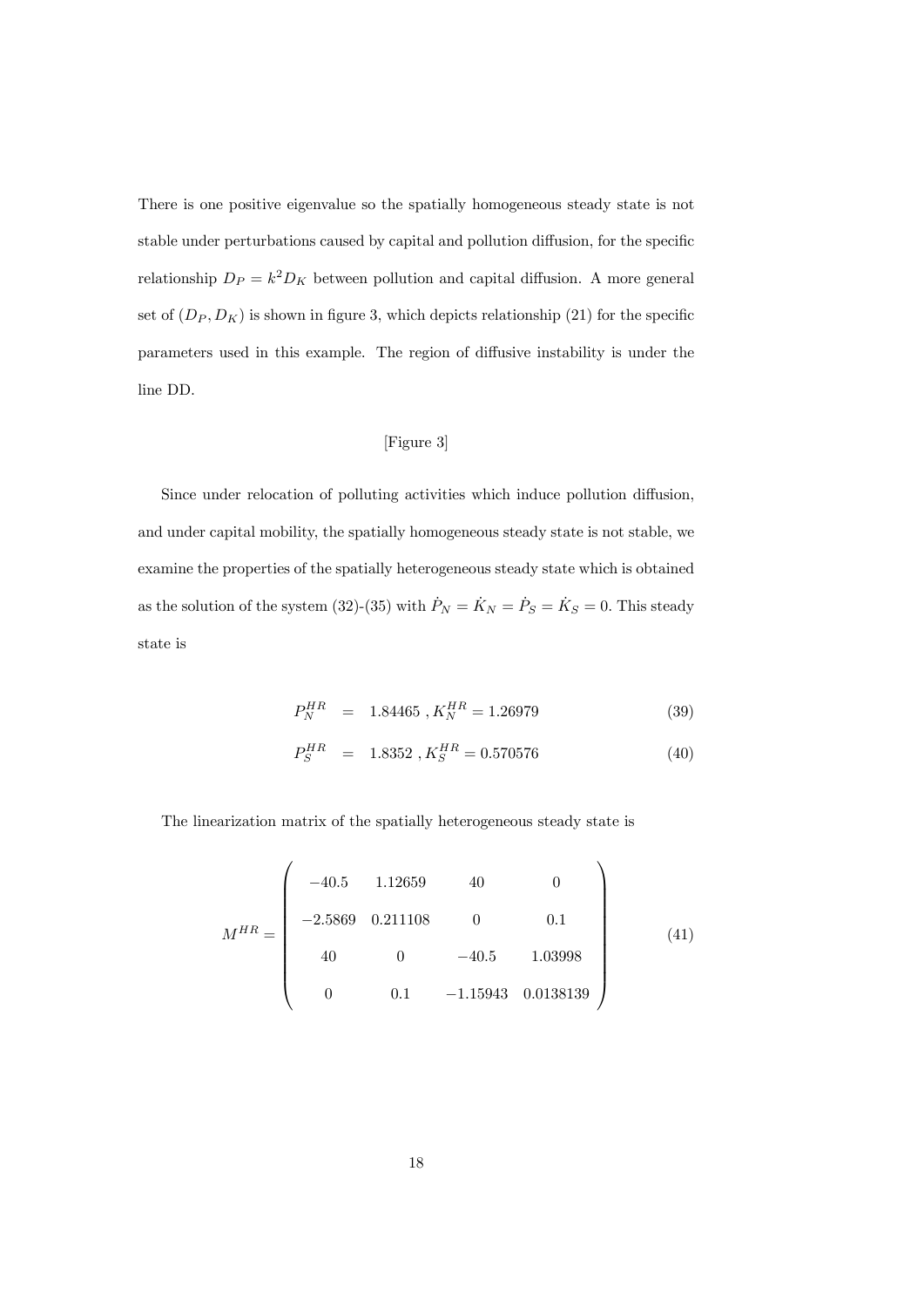with eigenvalues:

$$
\lambda_1^{M^{HR}} = -80.4744, \ \lambda_{2,3}^{M^{HR}} = -0.126996 \pm 1.38605i \tag{42}
$$

$$
\lambda_4^{M^{HR}} = -0.0446666 \tag{43}
$$

Thus the spatially heterogeneous steady state is stable. The approach path is shown in figure 4, for the same initial conditions  $K_N = 1.4$ ,  $K_S = 1$ ,  $P_N = P_S = 1$  as in the no-diffusion case.

# [Figure 4]

As the results indicate, while in the no-diffusion case the initial inequality was eliminated and both regions were equal with respect to capital stock and pollution stock at the steady state, under diffusion the inequality not only remains, but it is magnified at the steady state. At the steady state there is inequality both with respect to the pollution stock and the capital stock. It should be noticed that the initial deviation between capital stocks has doubled. Thus, while the standard convergence hypothesis of economic theory seems to hold when there is no pollution or capital movements across regions, the same convergence hypothesis could, when pollution and capital move across regional (national) boundaries and under certain conditions, break down and lead to regional inequalities.

#### 6. CONCLUDING REMARKS

The observed relationship between economic development and environmental pollution can be regarded as implying a non-homogeneous spatial pattern between these two characteristics, induced by cross-country differentials in the stringency of environmental policy and displacement of polluting industries during the process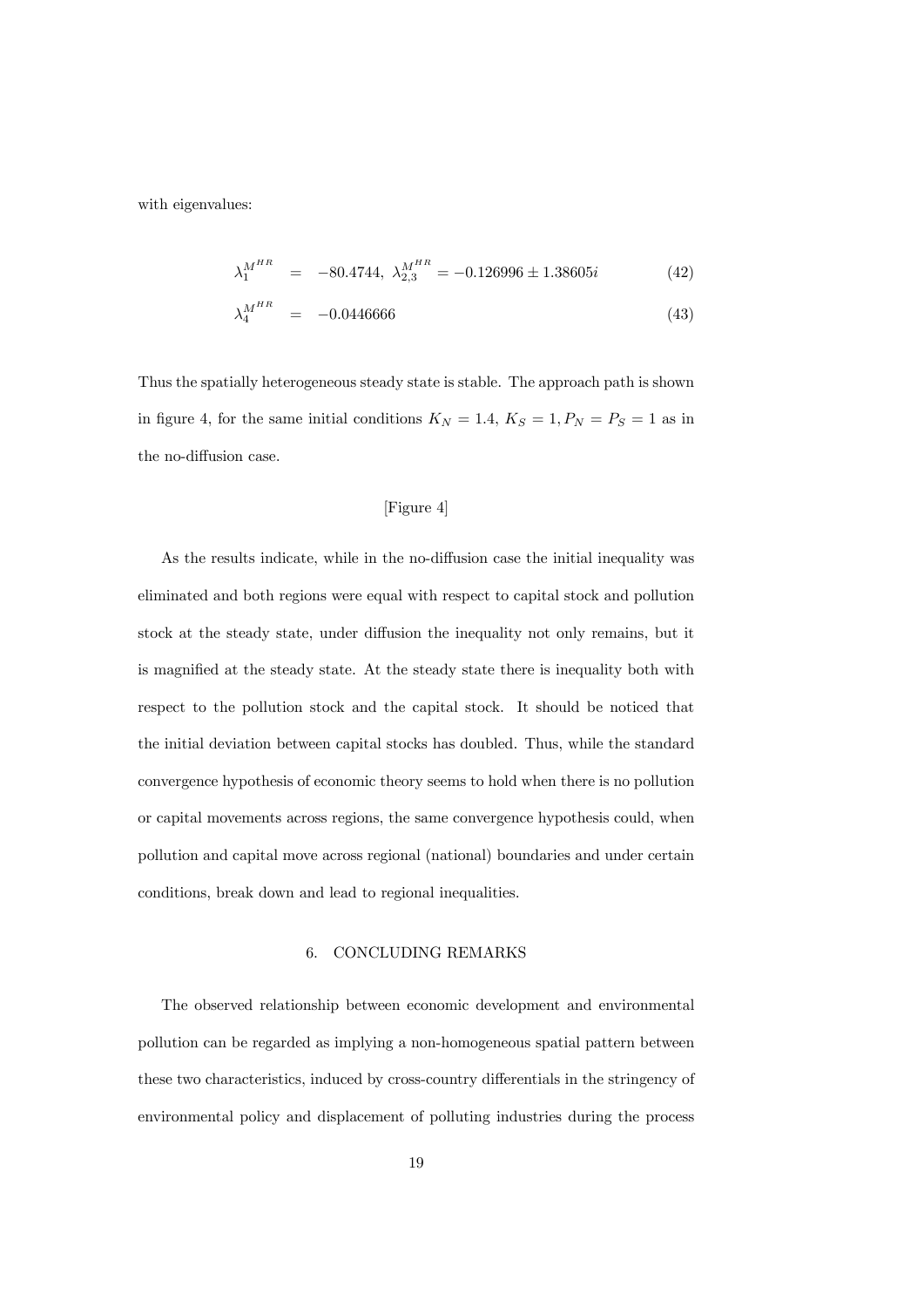of economic development. An open question is whether this spatial heterogeneity tends to increase or not under the influence of globalization forces. If spatial differences regarding the developmental stage and the state of the environment tend to persist over time, this might question some of the assertions of the neoclassical convergence hypothesis.

In this paper we consider two similar interacting economies characterized by Solow type capital accumulation under Frankel-Romer externalities which induce increasing returns, and adverse effects from pollution on capital accumulation. We show that differential flow rates of capital and polluting activities between the two economies not only can generate spatial patterns but that these patterns could lead to a spatially heterogeneous steady state, both with respect to capital accumulation and pollution accumulation. Thus there is divergence and not convergence and regional inequalities tend to persist. It would seem that policies aiming at balancing the flows of capital and polluting activities might work towards convergence both in terms of development and pollution accumulation, hence reducing regional inequalities.

#### REFERENCES

- [1] Aghion, P. and P. Howitt (1998), Endogenous Growth Theory (The MIT Press, Cambridge Massachusetts).
- [2] Arrow, K., "The economic implications of learning by doing," Review of Economic Studies, 29, 1962, 155-173.
- [3] The B.E. Journals in Economic Analysis & Policy, (2004), Special Issue on "The Pollution Haven Hypothesis", http://www.bepress.com/bejeap/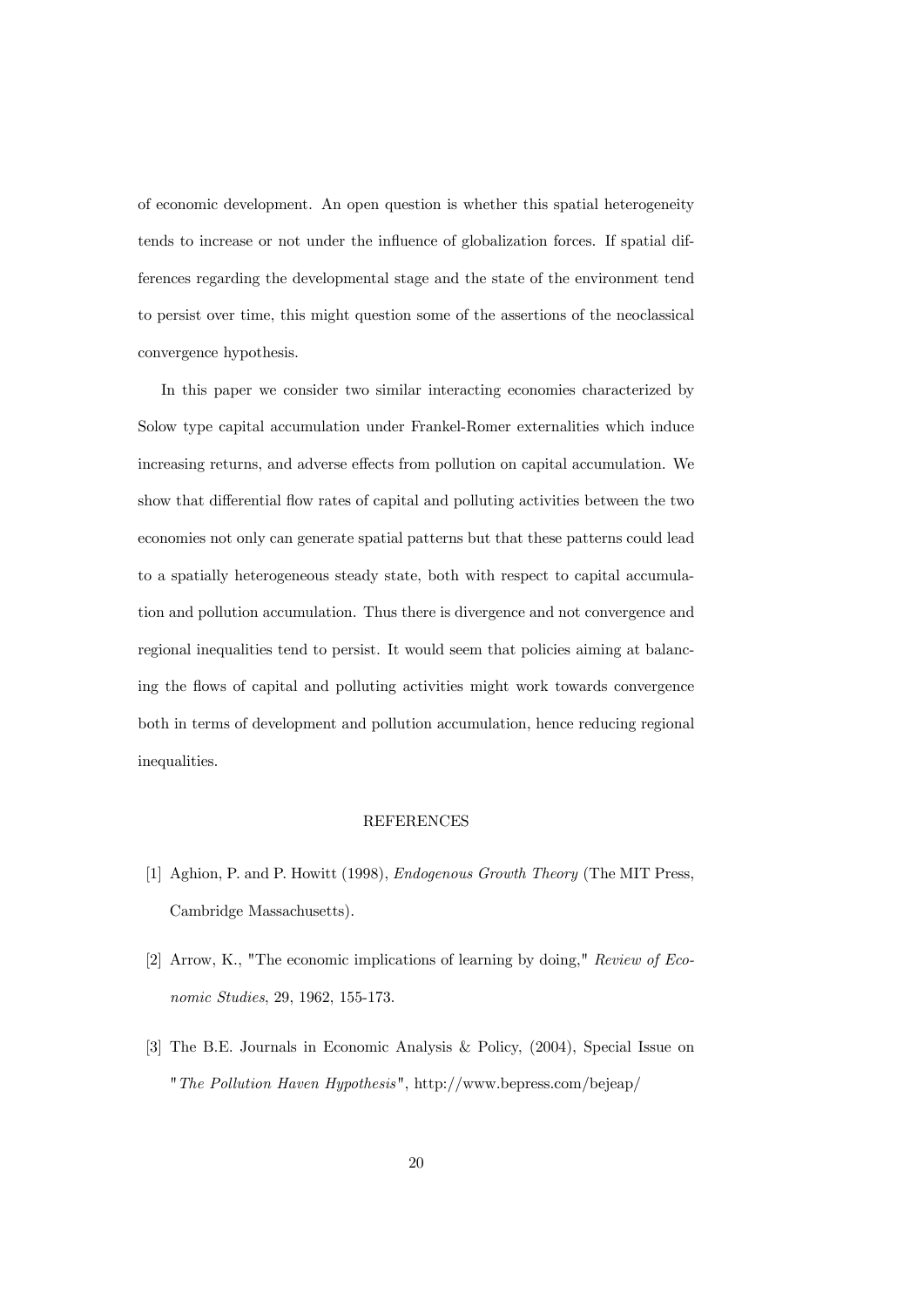- [4] Brock, W. and M. Scott Taylor, (2003), "Economic Growth and the Environment: Maching the Stylized Facts," SSRI, University of Wisconsin, 2003-16.
- [5] Cazzavillan, G., Lloyd-Braga, T. and P. Pintus, (1998), "Multiple Steady States and Endogenous Fluctuations with Increasing Returns to Scale in Production, Journal of Economic Theory, 80, 60-107.
- [6] Dasgupta, S., B. Laplante, H. Wang and D. Wheeler, (2002), "Confronting the Environmental Kuznets Curve", Journal of Economic Perspectives 16: 147- 168.
- [7] Ederington, J. Levinson, A., and J. Minier, (2004) "Trade Liberalization and Pollution Havens", Advances in Economic Analysis & Policy: Vol. 4: No. 2, Article 6, http://www.bepress.com/bejeap/advances/vol4/iss2/art6.
- [8] Frankel, M. (1962) "The Production Function in Allocation and Growth", American Economic Review, 55(3), pp. 296-319.
- [9] Grossman, G.M. (1994), "Pollution and Growth: What do we know?," in I. Goldin and L.A. Winters, (Eds), The Economics of Sustainable Development, pp. 47-51, Cambridge University Press, Cambridge.
- [10] Grossman, G.M. and A.B. Krueger (1993), "Environmental impacts of a North American free trade agreement", in P. Garber, ed., The U.S.-Mexico Free Trade Agreement (The MIT Press, Cambridge, Massachusetts).
- [11] Grossman, G.M. and A.B. Krueger (1995), "Economic growth and the environment," The Quarterly Journal of Economics 110, 353-377.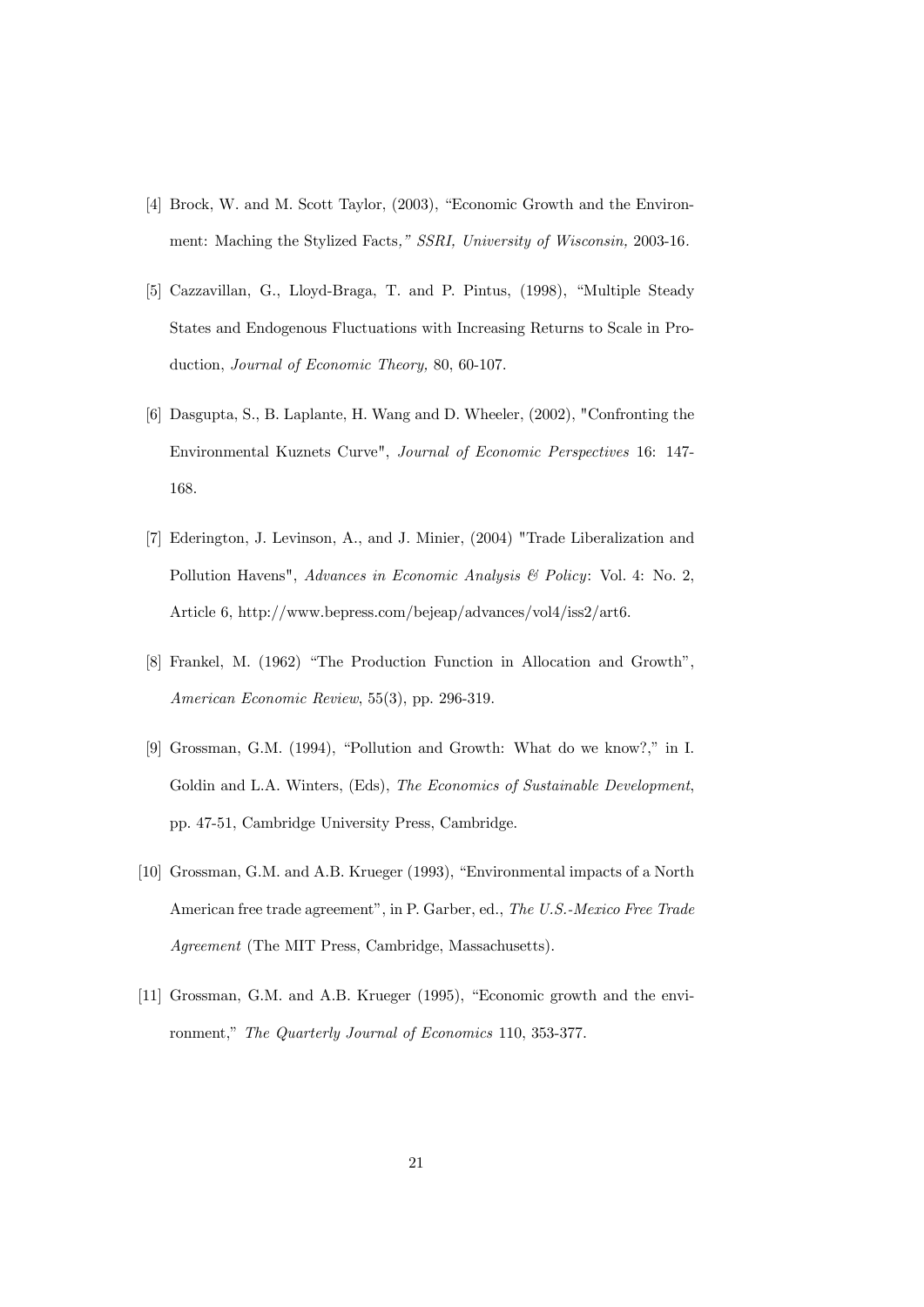- [12] Gradus, R. and S. Smulders (1993), "The trade-off between environmental care and long-term growth - pollution in three prototype growth models", Journal of Economics 58: 25-51.
- [13] Hettige, H., R.E.B. Lucas and D. Wheeler (1992), The Toxic Intensity of Industrial Production: Global Patterns, Trends, and Trade Policy', AEA Papers and Proceedings, 82 (2), 478-81.
- [14] Jha, R. and J.W. Whalley (2001), "The environmental regime in developing countries," in C. Carraro and G. Metcalf (Eds), Distributional and Behavioural Effects of Environmental Policy: Evidence and Controversies, NBER, Chicago University Press.
- [15] Levin, S.A., (1974), "Dispersion and Population Interactions," American Naturalist, 108(960), 207-228.
- [16] Levinson, A. (2002), "The ups and downs of the environmental Kuznets curve," in J. List and A. de Zeeuw (Eds.), Recent Advances in Environmental Economics, Edward Elgar, Cheltenham.
- [17] Murray, J.(1993), Mathematical Biology, Second Edition, Berlin, Springer.
- [18] Panayotou, T. (2000), "Economic growth and the environment", CID Working Paper No. 56, Harvard University.
- [19] Romer, D. (2001), Advanced Macroeconomics, Second Edition, Mc-Graw Hill, New York.
- [20] Turing, A. (1952), "The Chemical Basis of Morphogenesis," Philosophical Transactions of the Royal Society of London, Series B, 237, pp37-72.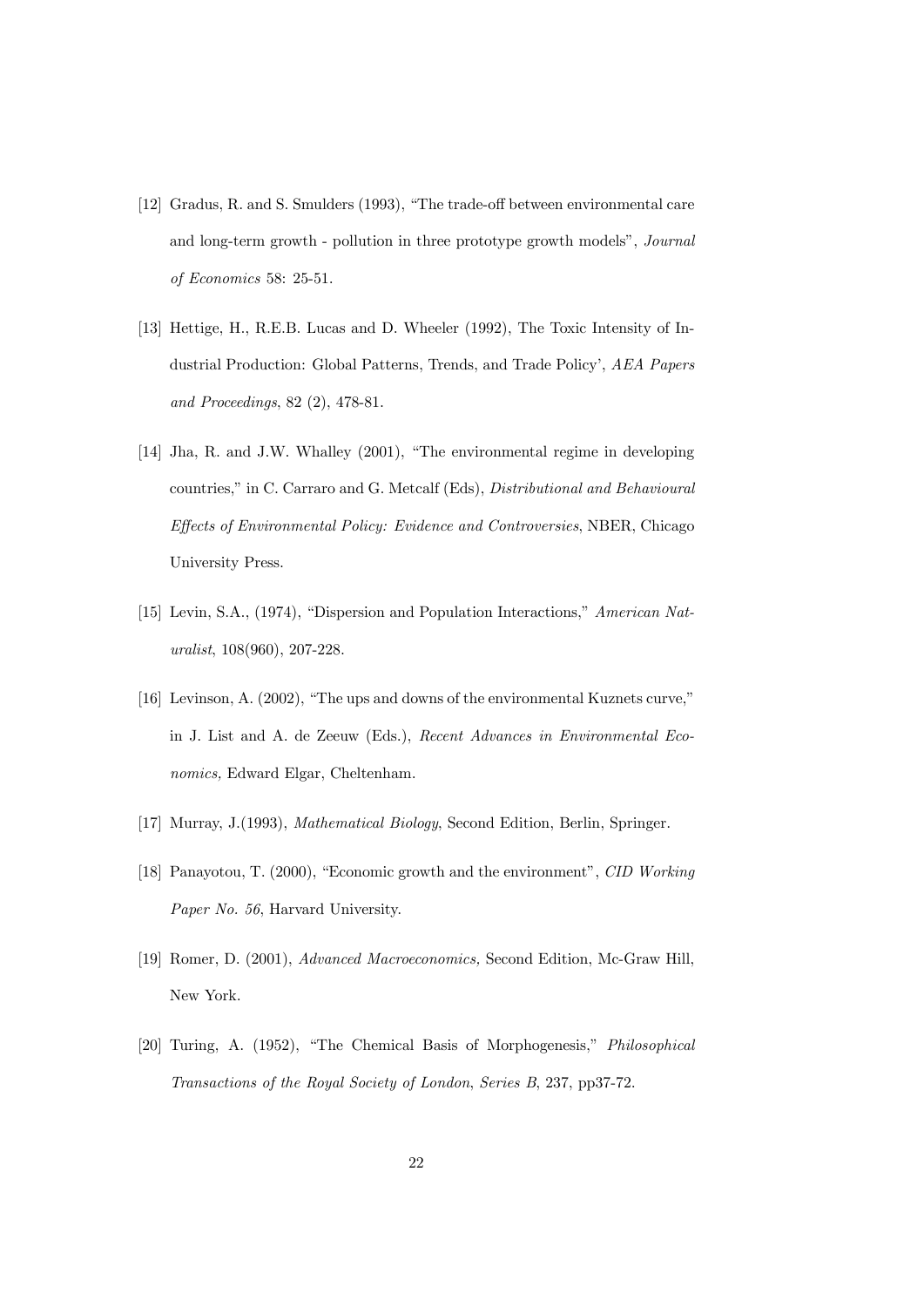- [21] Romer, P.M. (1986), "Increasing Returns and Long-Run Growth", Journal of Political Economy, 94 (5), 1002-37.
- [22] Smulders, S. (1999), "Endogenous growth theory and the environment", in: J. van den Bergh, ed., The Handbook of Environmental and Resource Economics, (Edward Elgar Publishers, Cheltenham).
- [23] Segel, L.A., and S.A. Levin (1976), "Application of Non Linear Stability Theory to the Study of the Effects of Diffusion on Predator Prey Interactions," pp 123-152, in Topics in Statistical mechanics and Biophysics: A Memorial to Julius L. Jackson, edited by R.A. Piccirelli, New York, American Institute of Physics.
- [24] Saint-Paul, G., (1994), "Discussion", in I. Goldin and L.A. Winters, (Eds), The Economics of Sustainable Development, pp. 47-51, Cambridge University Press, Cambridge.
- [25] Selden, T.M. and D. Song (1994), Environmental Quality and Development: Is There a Kuznets Curve for Air Pollution Emissions?', Journal of Environmental Economics and Management, 27 (2), 147-62.
- [26] Solow, R. (1956), "A contribution to the theory of economic growth", Quarterly Journal of Economics 70: 65-94.
- [27] Xepapadeas, A. (2005), "Economic Growth and the Environment," in the Handbook of Environmental Economics, Volume 3: Economywide and International Environmental Issues edited by Karl-Goran Mäler and Jeffery Vincent, a volume in the series Handbooks in Economics, edited by, Kenneth Arrow and Michael D. Intrilligator, Elsevier Publishers,Amsterdam (forthcoming).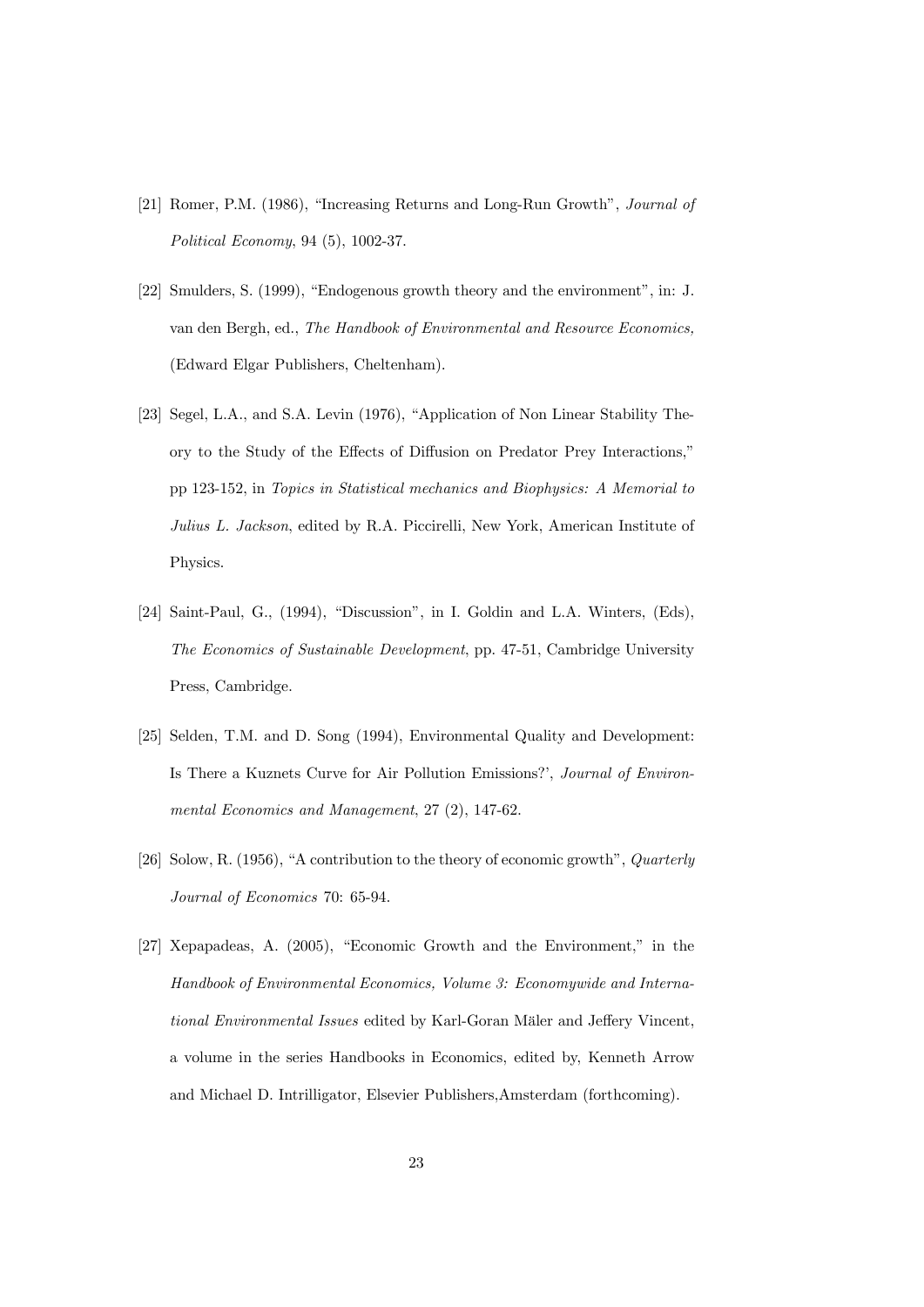

FIG. 1 Convergence to the spatially homogeneous steady state



FIG. 2 The dispersal relationship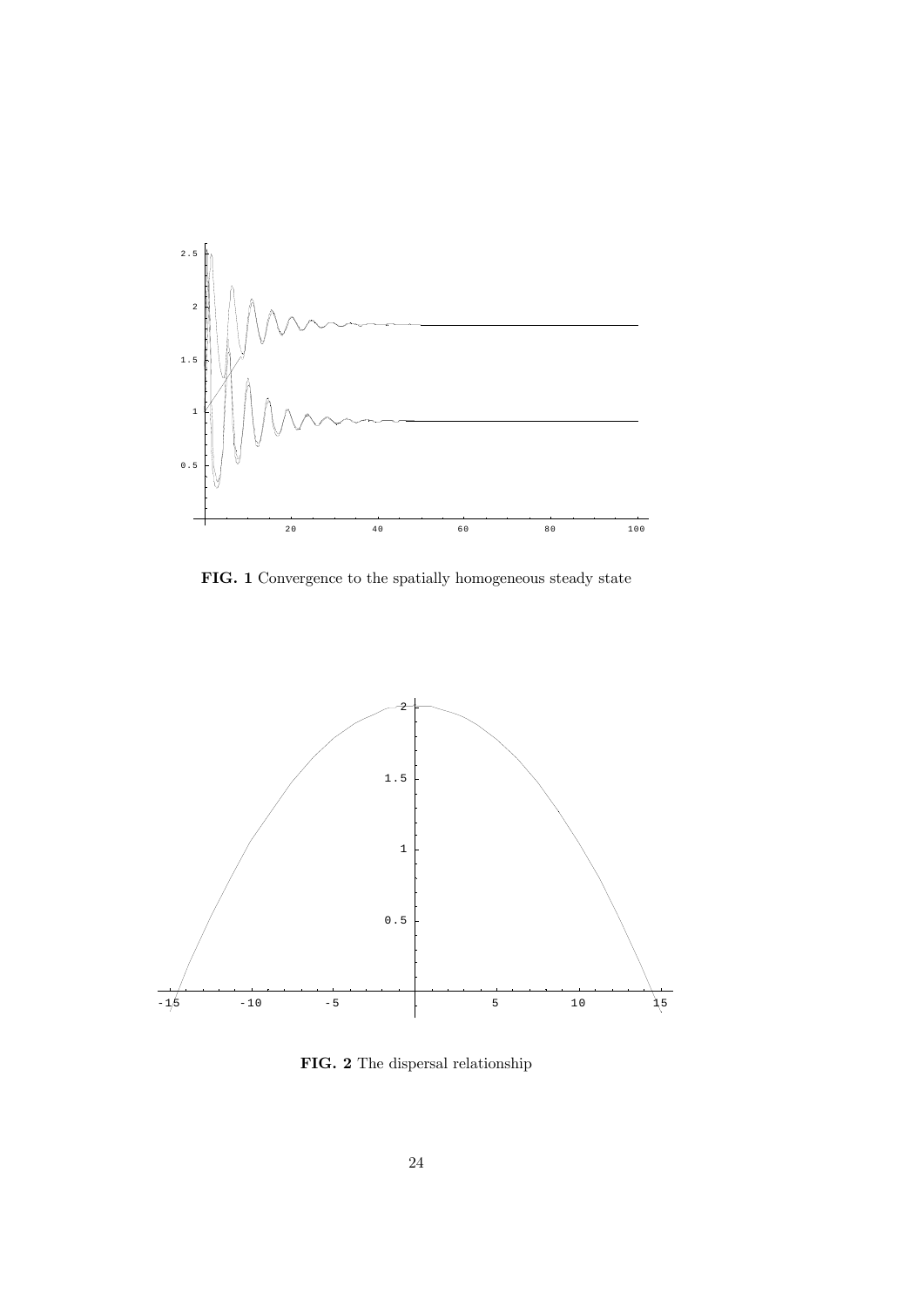

FIG. 3 The region of diffusive instability